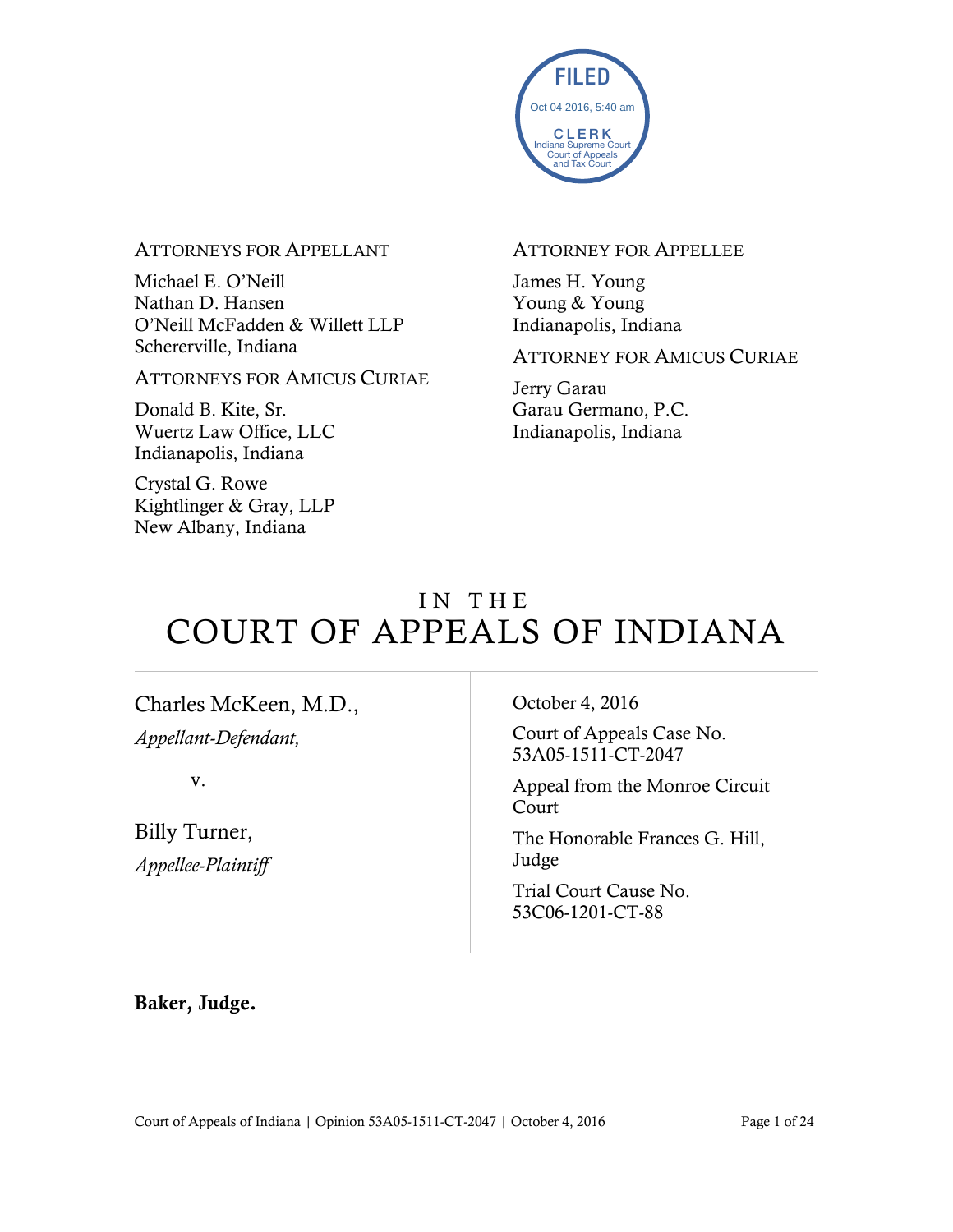[1] Relying on the Indiana Medical Malpractice Act and precedent from our Supreme Court, we hold that a medical malpractice plaintiff need only present the following to a medical review panel: (1) a proposed complaint that encompasses the theories of malpractice alleged in the subsequent litigation sufficiently to satisfy our notice pleading requirements; and (2) evidence relating to the theories of alleged malpractice that the plaintiff seeks to raise during the subsequent litigation. Additionally, we hold that narrative statements submitted to the panel do not subsequently bind the parties. Because these requirements were met in this case, we affirm the trial court's order and remand for further proceedings.

#### Facts<sup>1</sup>

- [2] In May 1998, Rowena Turner was diagnosed with a type of bone marrow cancer. Among other things, patients with this type of cancer are at increased risk for blood clots.
- [3] In April 2008, Rowena learned that she had malignant tumors in her colon. Therefore, on May 23, 2008, Dr. Charles McKeen performed a surgery to remove a large portion of Rowena's colon. Rowena remained in the hospital until May 29 (the "first hospital stay"), when she was discharged following

<sup>&</sup>lt;sup>1</sup> We held oral argument in Indianapolis on September 13, 2016. We thank counsel for both parties and amici for their truly outstanding appellate advocacy.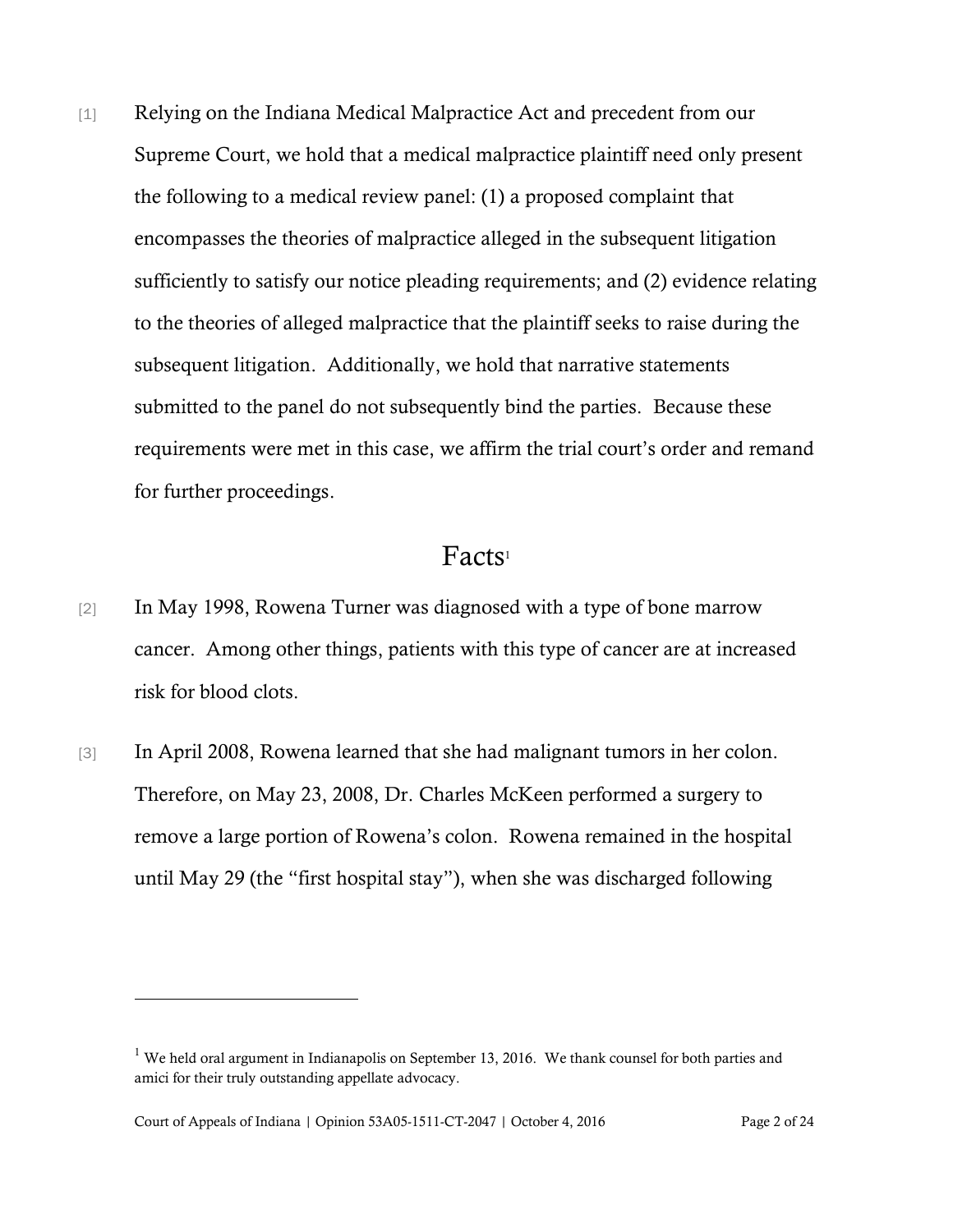post-operative care. Dr. McKeen instructed her not to restart her blood thinner medication.

- [4] On the evening of May 31, Rowena returned to the emergency room with a complaint of nausea and vomiting. She was admitted to the hospital that evening (the "second hospital stay") under Dr. McKeen's care. On June 1, Dr. McKeen observed that Rowena's abdomen was distended, and concluded that she had a probable small bowel obstruction. Later that day, Rowena's blood pressure dropped and her heart rate increased. She was transferred to the critical care unit. Eventually, Rowena was diagnosed with deep vein thrombosis<sup>2</sup> and acute renal failure. On the morning of June 13, 2008, Rowena's blood pressure dropped and her heart rate increased. Based on the clinical deterioration, an on-call surgeon performed an exploratory surgery of her abdomen. The surgery revealed that a portion of Rowena's small bowel was dead, and later laboratory tests revealed blood clots in the vessels leading to the small bowel, which obstructed blood flow to that organ. Further treatment did not improve her condition, and Rowena died on June 20, 2008.
- [5] On January 15, 2010, Rowena's husband, Billy Turner (Turner), filed a proposed complaint for medical malpractice with the Indiana Department of Insurance. The proposed complaint alleged that Dr. McKeen provided

 $<sup>2</sup>$  Deep vein thrombosis occurs when a blood clot "forms in one or more of the deep veins in your body,</sup> usually in your legs." *Deep Vein Thrombosis (DVT)*, Mayo Clinic, http://www.mayoclinic.org/diseasesconditions/deep-vein-thrombosis/basics/definition/con-20031922.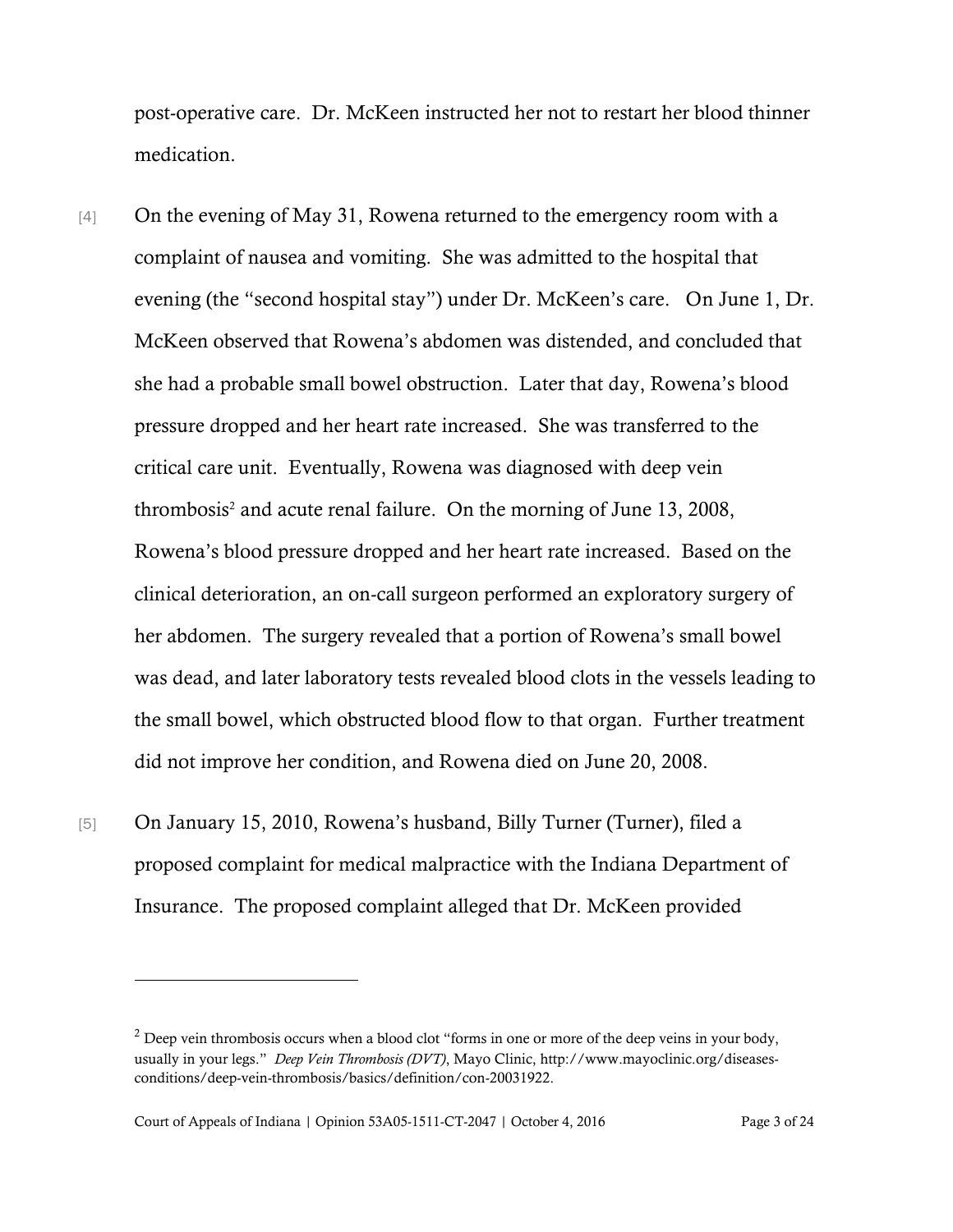Rowena with medical and surgical treatment from May 23, 2008, through June 20, 2008; that the medical and surgical treatment was negligent and below the appropriate standard of care; and that Rowena died as a direct proximate result of the "negligent substandard medical and surgical care" provided by Dr. McKeen. Appellee's App. p. 1-2.

- [6] On June 23, 2011, Turner filed his submission to the medical review panel (MRP). Along with the medical evidence and proposed complaint, Turner's attorney submitted a document to the MRP describing the pertinent evidence and discussing the potential issues presented by Dr. McKeen's care of Rowena. Turner stated that "[t]he surgery performed May 23, 2008, was the appropriate surgery. . . . Although she more likely than not was ill-prepared for discharge to home, there will be no discussion as to that decision." Appellant's App. p. 73. With no further discussion of the first hospital stay, Turner moves to the second hospital stay.
- [7] In short, Turner argued that exploratory surgery should have been performed "long before" the June 13, 2008, operation: "The standard of care required exploration at that time [June 1 or June 2]. Had the patient been explored in a timely fashion she would have survived." *Id.* at 74. The MRP submission makes no mention of the dosage of anticoagulant medication Dr. McKeen prescribed for Rowena during or immediately following the first hospital stay, nor does it mention his decision to instruct her to forego her blood thinner medication at that time. In Turner's Reply to the MRP Submission, he summarized his contentions as follows: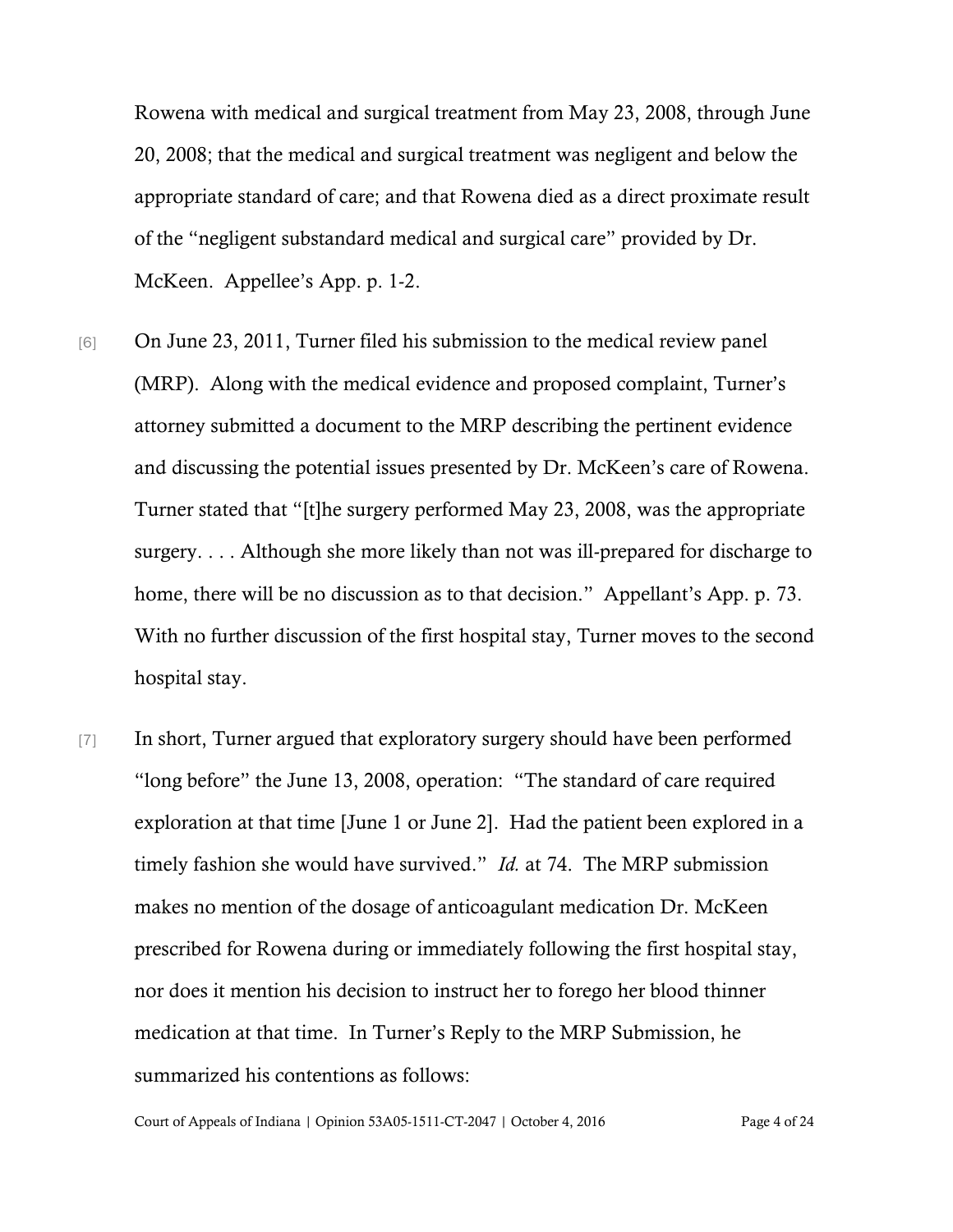What a surgeon should be thinking when a patient has acute renal failure is that it is a surgical emergency until proven otherwise. . . . Mrs. Turner was acutely ill from the time that she returned to the hospital on May 31, 2008 with serious and persistent bandemia, nausea, vomiting, altered mental state, hypotension coupled with tachycardia, intra-peritoneal free air, an unusual amount of abdominal fluid shown on CT and a paracentesis which essentially showed a great deal of pus. These things added up to a severe abdominal process that demanded exploration. The delay in re-exploration of this surgical patient was the cause of her continued decline and eventual death.

Appellant's App. p. 85-86. On November 1, 2011, the MRP convened and later issued its opinion: "The panel is of unanimous opinion that the evidence does not support the conclusion that the defendant failed to meet the applicable standard of care, and that his conduct was not a factor of the resultant damages." Appellee's App. p. 4.

[8] On January 13, 2012, Turner filed a complaint against Dr. McKeen in the trial court. A lengthy discovery process took place over the next two years. On February 28, 2014, Turner filed a supplemental expert witness designation, disclosing anticipated opinions from an expert hematologist, Dr. Robert Manges. Dr. Manges was expected to opine that when Dr. McKeen discharged Rowena following the first hospital stay, the anticoagulation medication was inadequate given her high risk for blood clots. Dr. Manges would testify that, had Rowena received proper anticoagulation medication after the first hospital stay, she would not have developed the clots leading to her eventual death.

Court of Appeals of Indiana | Opinion 53A05-1511-CT-2047 | October 4, 2016 Page 5 of 24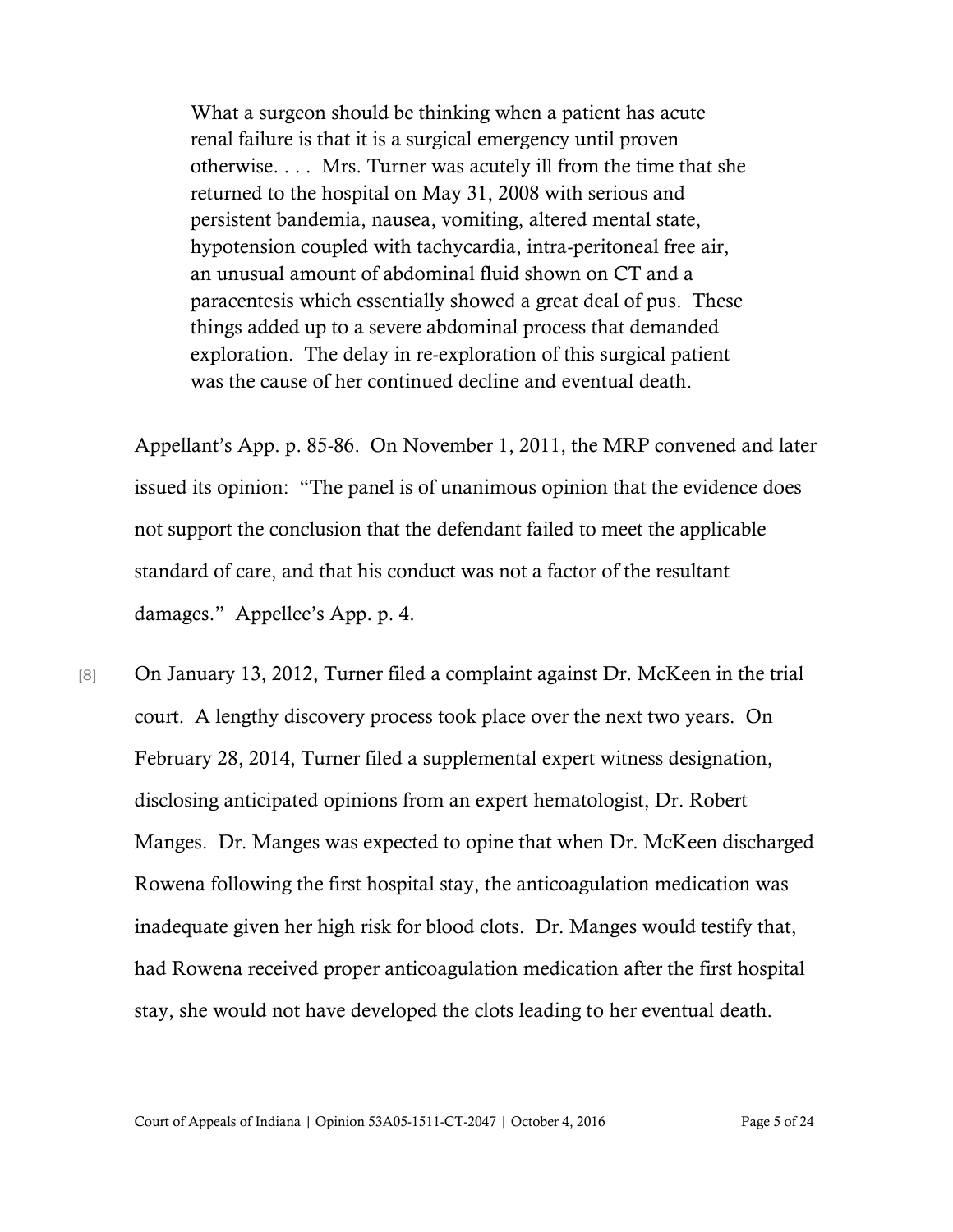- [9] On March 14, 2014, Dr. McKeen filed a motion to strike Dr. Manges' opinions regarding the first hospital stay because this theory of negligence had not been presented to the MRP. Initially, the trial court granted the motion to strike on April 17, 2014. Turner sought an interlocutory appeal of that decision, which this Court ultimately denied on August 1, 2014. On September 29, 2014, the trial court entered an order notifying the parties that it was open to reconsideration of its ruling on the motion to strike in light of this Court's ruling in *Whitfield v. Wren*, 14 N.E.3d 792 (Ind. Ct. App. 2014). Following argument and briefing, the trial court upheld its original ruling granting the motion to strike. On August 12, 2015, as the parties were in the process of argument related to motions in limine, Turner filed a motion that the trial court again reconsider its ruling on the motion to strike. Following argument, on September 15, 2015, the trial court issued an order denying the motion to strike. In pertinent part, the trial court ruled as follows:
	- 16. . . . Based on the excellent oral argument of both counsel . . . , it is now clear to the Court that the anticoagulation medicine is relevant to blood clotting and Mrs. Turner's overall condition, and the existence and timing of the clots is relevant and inseparably intertwined with the medical malpractice claim.
	- 17. The Court concludes that evidence of the anticoagulation medicine was presented to the medical review panel, and that the prescription of the anticoagulation medicine is so intertwined with the claim that [Dr. McKeen] was negligent in his care of Mrs. Turner post-surgery, that the finder of fact needs to be informed about the prescribing of the anticoagulants historically and throughout [Dr.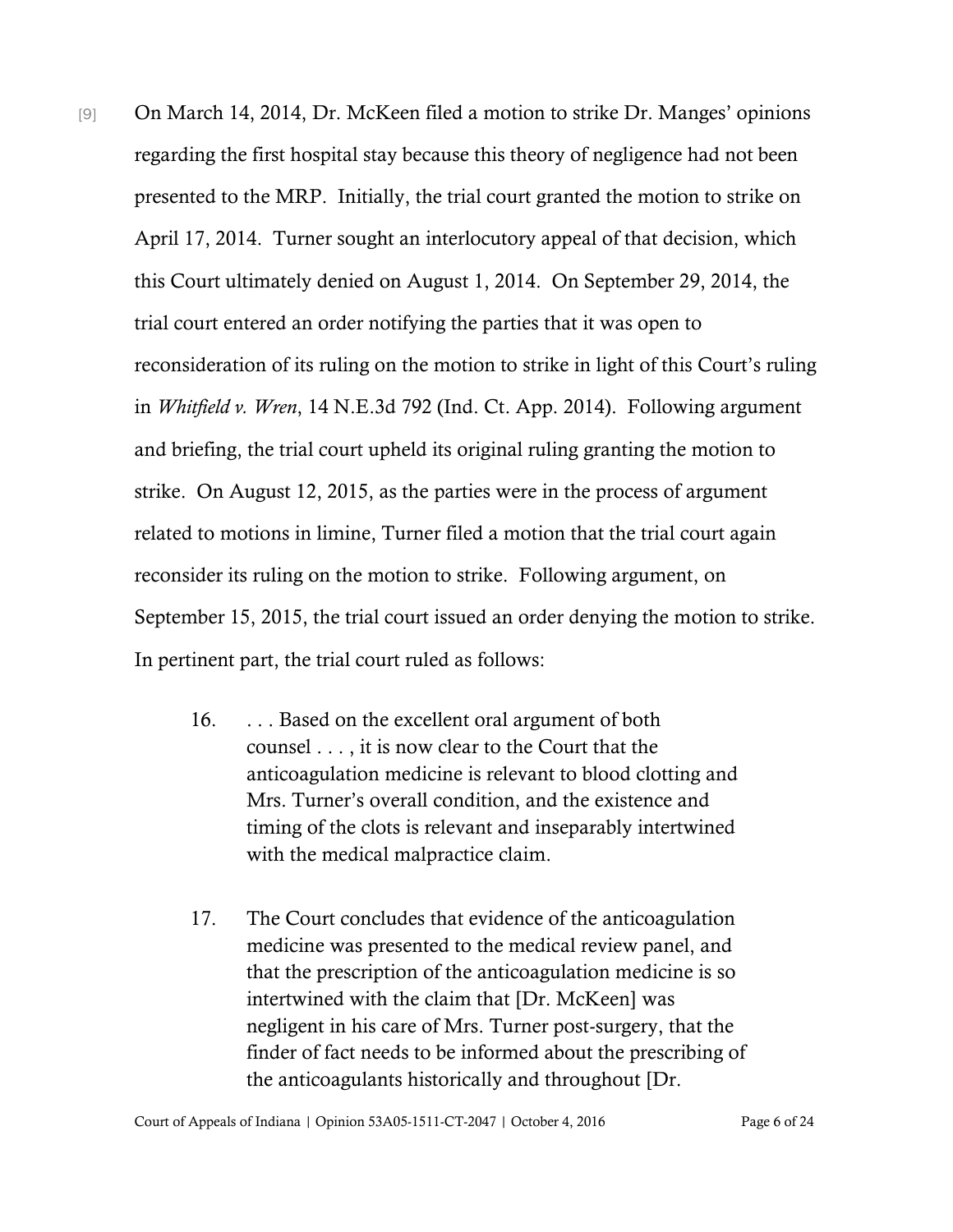McKeen's] treatment of Mrs. Turner. . . . It therefore follows that because the prescription of anticoagulation medicine is so intertwined in the ultimate question of negligence, the experts should not be barred from assessing whether the prescription of the anticoagulants, itself, constituted a breach of the standard of care, and even whether it caused or contributed to the cause of death.

18. Although this Court initially believed that it could and must separate out the claims of breach of standard of care related to prescribing anticoagulation medicine from the breach of standard of care in failing to conduct postoperative surgery or other exploratory measures, the Court now concludes that was error. These alleged breaches are intertwined, and the finder of fact is entitled to hear the expert opinion whether the prescription of anticoagulation medicine met the standard of care as well and whether and how it may affect the reasonableness (standard of care) of the Defendant's post-operative decision-making and medical action or inaction. The evidence of coagulation was before the medical review panel, was within the scope of the panel's deliberations, and the panel had the opportunity to consider it as a factor in its determination, even if [Turner] had not specifically designated to the medical review panel the prescription of the anticoagulation medicine as a separate breach of the standard of care.

Appellant's App. p. 25-27. Dr. McKeen now brings this interlocutory appeal.

# Discussion and Decision

[10] The decision to admit or exclude evidence lies within the sound discretion of the trial court. *E.g.*, *Morse v. Davis*, 965 N.E.2d 148, 155 (Ind. Ct. App. 2012).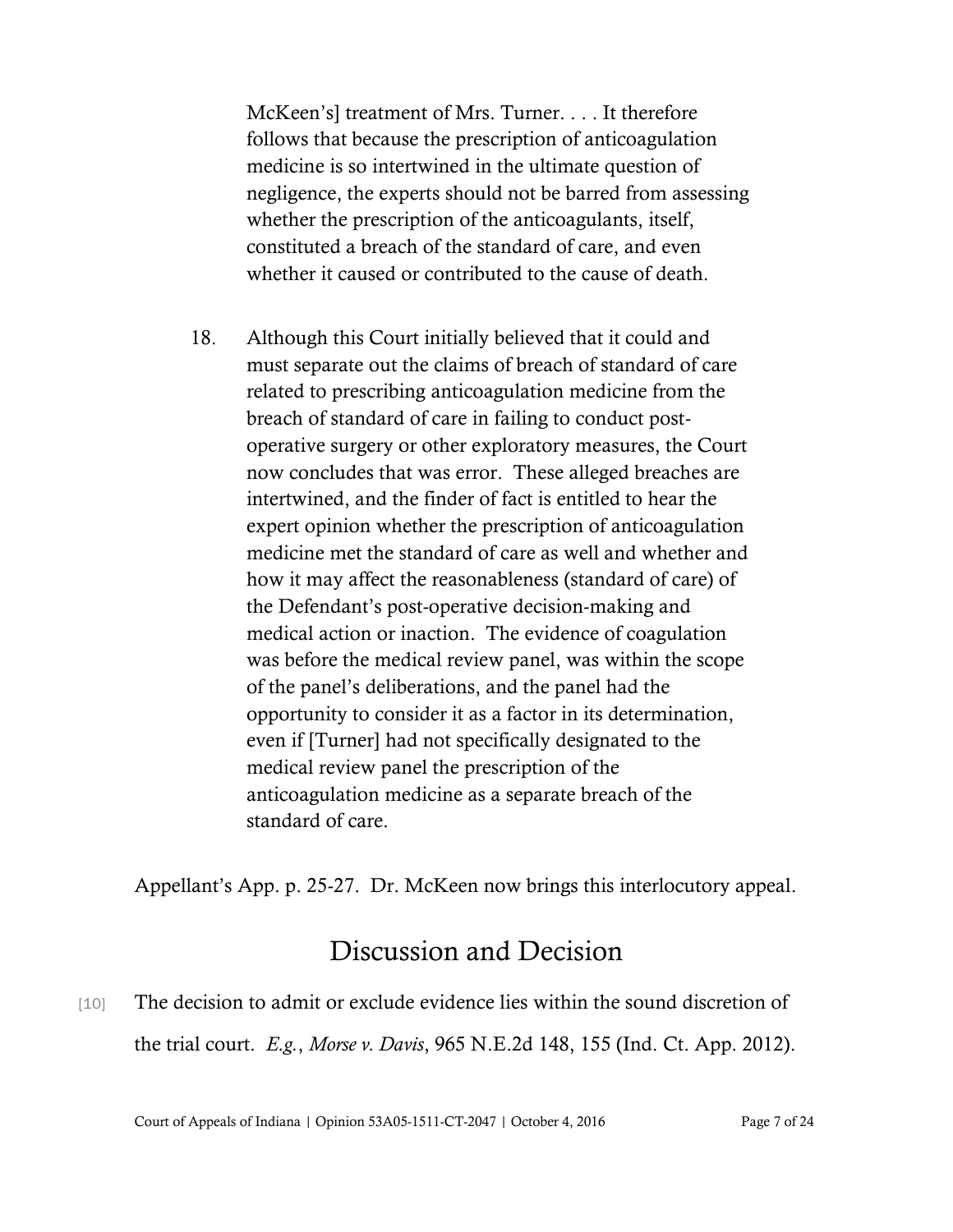This standard also applies to a trial court's decision to admit or exclude expert testimony. *Id.* We will reverse only if the trial court's decision "is clearly against the logic and effect of the facts and circumstances before the court or the reasonable, probable, and actual deductions to be drawn therefrom." *Id.*

[11] Dr. McKeen argues that the trial court should have granted his motion to strike the testimony of Dr. Manges insofar as that testimony relates to the prescription (or lack thereof) of anticoagulation medicine to Rowena during and immediately following the first hospital stay. Dr. McKeen contends that because this theory of liability was not presented to the MRP, Turner is prohibited from raising it at this point. Dr. McKeen relies primarily on caselaw in making his argument, although an exploration of relevant statutes is also required.

## I. The Medical Malpractice Act and Narrative **Statements**

 $[12]$  First, we will turn to the Indiana Medical Malpractice Act<sup>3</sup> (the Act) to determine what, precisely, the MRP may consider in reaching its conclusion. Specifically, we must decide whether a narrative statement drafted by the plaintiff's attorney constitutes evidence to be considered by the MRP.

<sup>3</sup> Ind. Code art. 34-18.

Court of Appeals of Indiana | Opinion 53A05-1511-CT-2047 | October 4, 2016 Page 8 of 24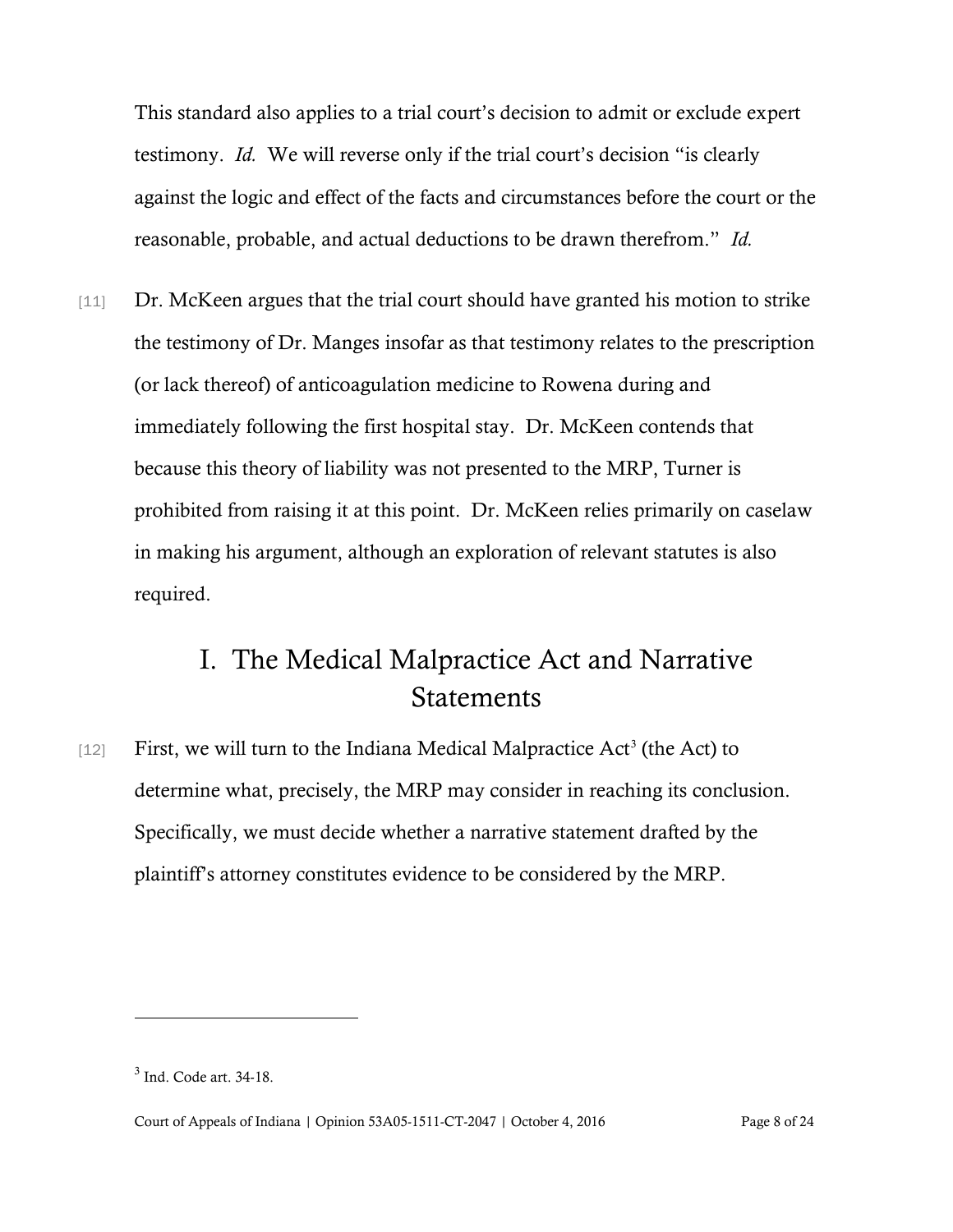- [13] The Indiana Medical Malpractice Act<sup>4</sup> (the Act) is in derogation of the common law. *Preferred Prof'l Ins. Co. v. West*, 23 N.E.3d 716, 726-27 (Ind. Ct. App. 2014), *trans. denied*. As such, it must be strictly construed against limitations on a claimant's right to bring suit. *Id*.
- [14] Before a medical malpractice lawsuit may be filed against a healthcare provider, two prerequisites must be met: (1) the claimant must present a proposed complaint to an MRP; and (2) the MRP must give its opinion.<sup>5</sup> Ind. Code  $\S 34$ -18-8-4. An MRP consists of three healthcare providers and an attorney/chairperson, who acts in an advisory capacity but does not vote. Ind. Code § 34-18-10-3. Within twenty days of the filing of the proposed complaint, either party may request the formation of an MRP. I.C. § 34-18-10-2.
- [15] Upon formation, the MRP chairperson may establish a schedule for "submission of evidence" to the MRP and must allow sufficient time "for the parties to make full and adequate presentation of related facts and authorities." I.C. § 34-18-10-3. Indiana Code section 34-18-10-17(b) elaborates on what may be included in the category: "The evidence may consist of medical charts, xrays, lab tests, excerpts of treatises, depositions of witnesses including parties, and any other form of evidence allowable by the medical review panel." The MRP's access to information is detailed as follows:

l

Court of Appeals of Indiana | Opinion 53A05-1511-CT-2047 | October 4, 2016 Page 9 of 24

<sup>4</sup> Ind. Code art. 34-18.

<sup>&</sup>lt;sup>5</sup> There are certain limited exceptions to this general rule that are not applicable to the case at hand.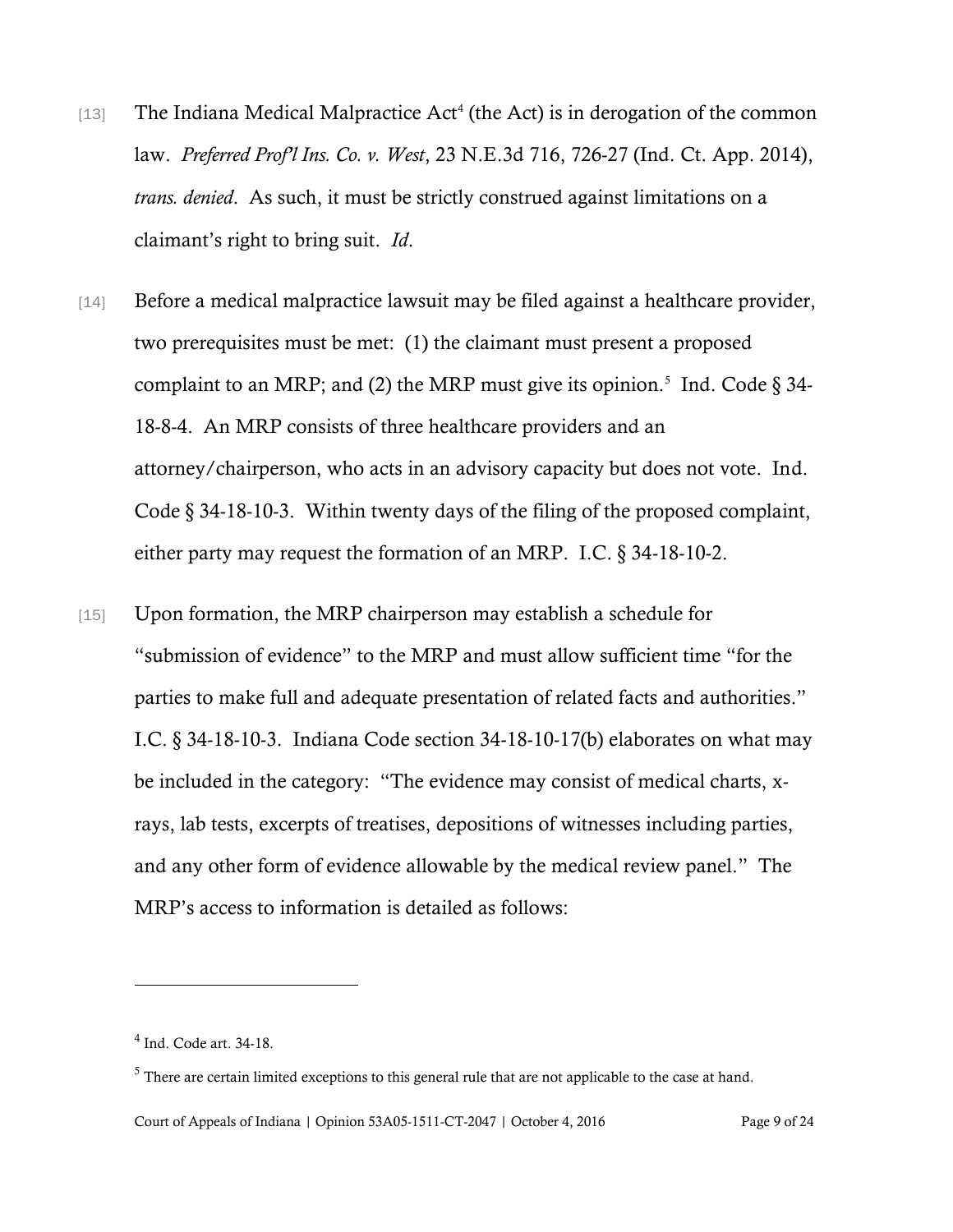- (a) The panel has the right and duty to request all necessary information.
- (b) The panel may consult with medical authorities.
- (c) The panel may examine reports of other health care providers necessary to fully inform the panel regarding the issue to be decided.
- (d) Both parties shall have full access to any material submitted to the panel.

I.C. § 34-18-10-21.

- [16] It is common practice for the parties' attorneys to draft and submit narrative statements to accompany the medical evidence. ITLA Am. Br. p. 3. These statements generally summarize the medical evidence and often point out potential breaches of the standard of care by the defendant(s). *Id.* Nothing in the Act requires the inclusion of such narrative statements.
- [17] After receiving and reviewing the evidence, the MRP is then charged with "the sole duty to express the panel's expert opinion as to whether or not *the evidence* supports the conclusion that the defendant or defendants acted or failed to act within the appropriate standards of care *as charged in the complaint*."<sup>6</sup> I.C. § 34- 18-10-22(a) (emphases added). Therefore, having reviewed the evidence and

Court of Appeals of Indiana | Opinion 53A05-1511-CT-2047 | October 4, 2016 Page 10 of 24  $6$  The plaintiff would only have filed a proposed, rather than a final, complaint at this point. I.C. § 34-18-8-4.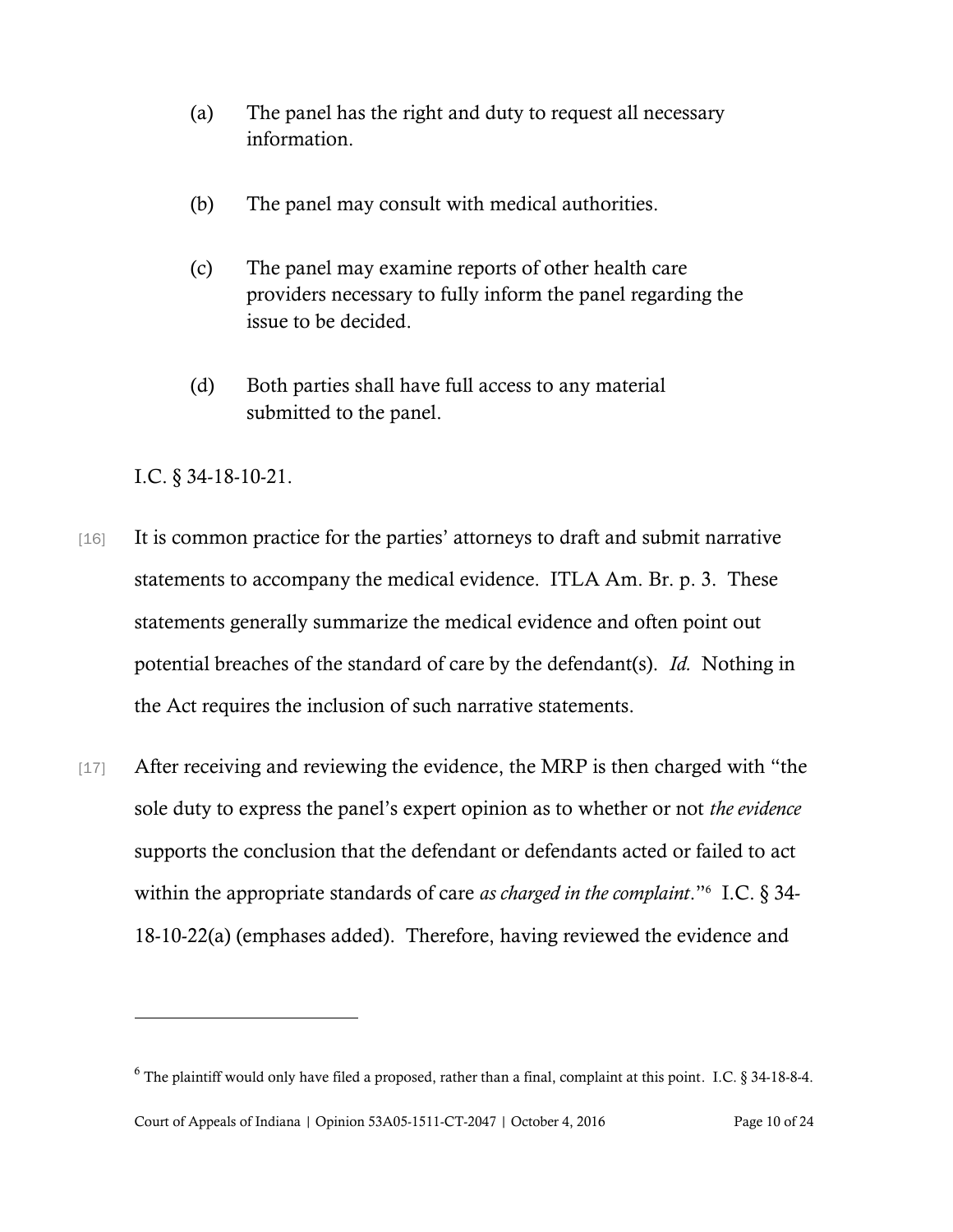the proposed complaint, the MRP must form and provide its expert opinion on the matter at hand:

After reviewing all evidence and after any examination of the panel by counsel representing either party, the panel shall, within thirty (30) days, give one (1) or more of the following expert opinions, which must be in writing and signed by the panelists:

- (1) The evidence supports the conclusion that the defendant or defendants failed to comply with the appropriate standard of care as charged in the complaint.
- (2) The evidence does not support the conclusion that the defendant or defendants failed to meet the applicable standard of care as charged in the complaint.
- (3) There is a material issue of fact, not requiring expert opinion, bearing on liability for consideration by the court or jury.
- (4) The conduct complained of was or was not a factor of the resultant damages. If so, whether the plaintiff suffered:
	- (A) any disability and the extent and duration of the disability; and
	- (B) any permanent impairment and the percentage of the impairment.

I.C. § 34-18-10-22(b). The Act does not call for, or permit, the disclosure of the specific reasons underlying the MRP's opinions. *Id.*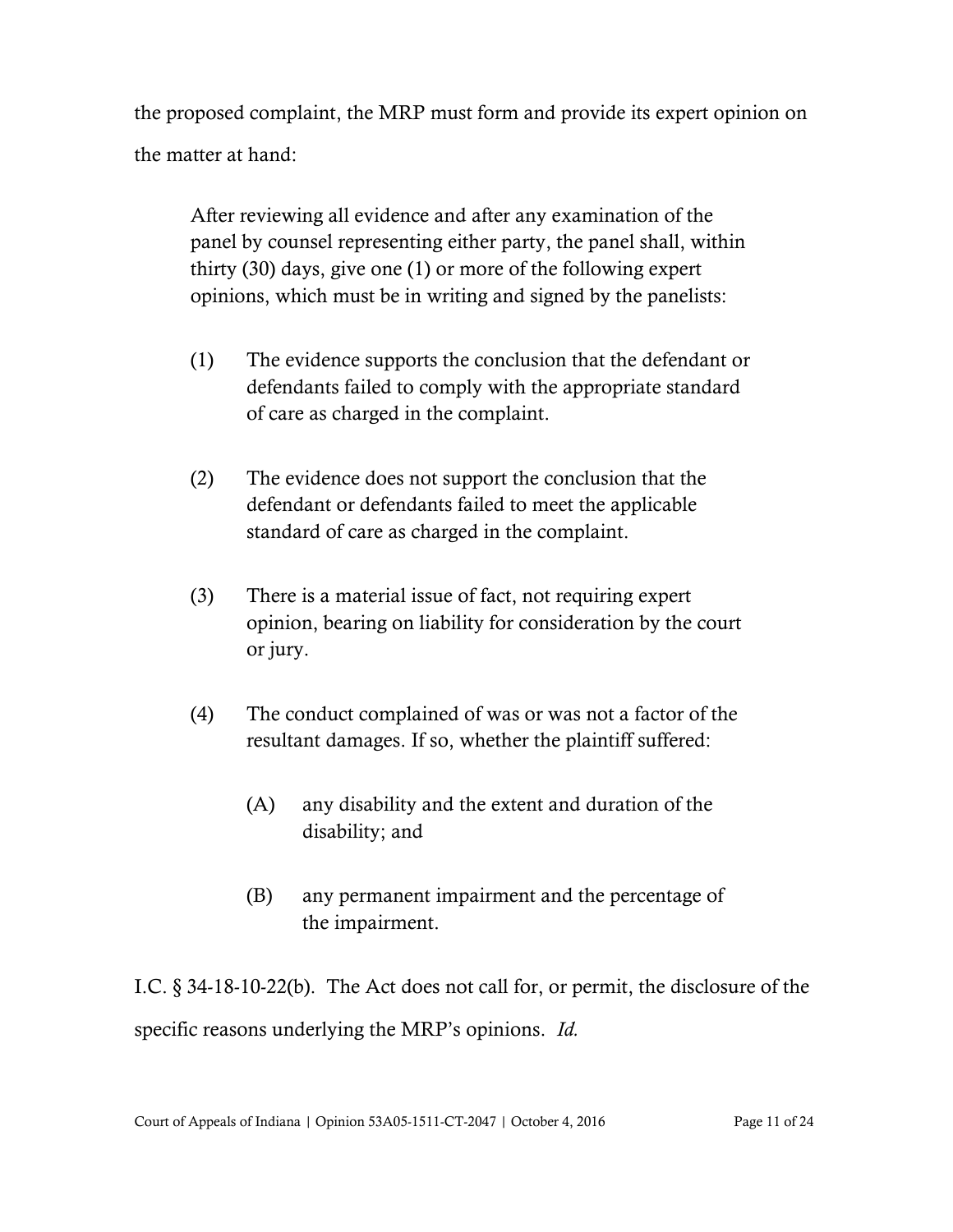- [18] Our Supreme Court, in finding the Act to be constitutional, emphasized that the MRP process is intended to be "informal" and "limited[.]" *Johnson v. St. Vincent Hosp.*, 404 N.E.2d 585, 596 (Ind. 1980), *overruled on other grounds by In re Stephens*, 867 N.E.2d 148 (Ind. 2007). Indeed, the *Johnson* Court noted with approval that "[t]here is little likelihood that appellant will incorrectly estimate the steps that should be taken in procuring and presenting evidence and authorities to the panel, and should he do so, there is little or no risk that he will be harmed thereby." *Id.* at 596.
- [19] We agree with Turner and his amicus, the Indiana Trial Lawyers Association (ITLA), that the plain language of the Act does not require that the submission to the MRP contain specifications of the breaches of standards of care. Furthermore, the narrative statements provided to the MRP by the attorneys do not constitute "evidence." The MRP is only to consider "evidence" and the proposed complaint. To hold, therefore, that a medical malpractice claimant is bound by narrative and argumentative statements made by his attorneys which the MRP need not consider in rendering its opinion, and which need not be included in the submission at all—is contrary to the plain language of the Act. Nothing in the Act *prohibits* these narrative statements—indeed, they are likely helpful to the MRP and opposing counsel—but nothing in the Act countenances an approach that treats these statements as evidence or as binding legal documents. *See Sherrow v. Gyn, Ltd.*, 745 N.E.2d 880, 885 (Ind. Ct. App. 2001) (finding that legal argument in MRP submissions is inappropriate because, if that were the practice, "parties' evidentiary submissions would

Court of Appeals of Indiana | Opinion 53A05-1511-CT-2047 | October 4, 2016 Page 12 of 24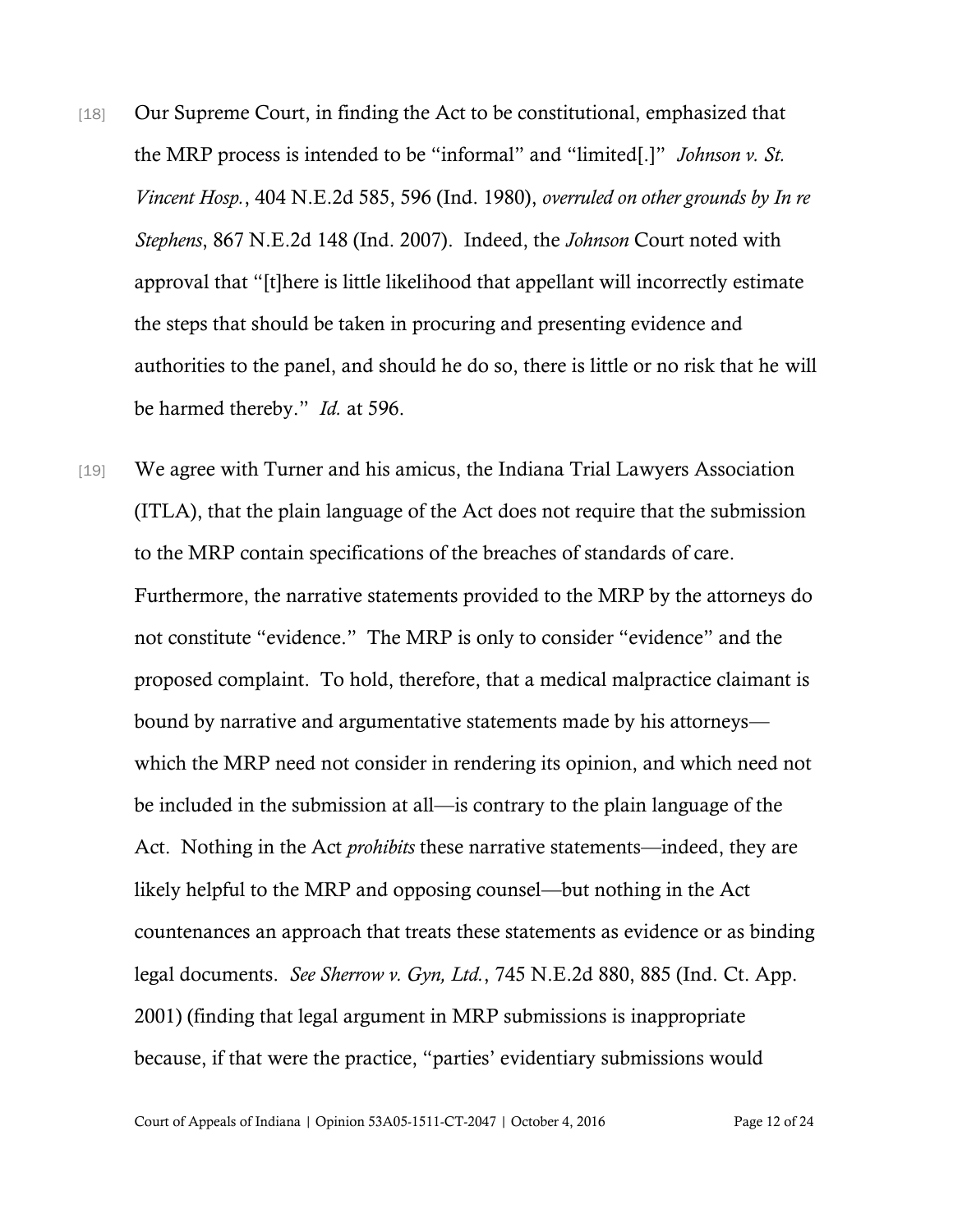become lengthy legal memoranda in which the parties debate and argue points of law" and that result "would not further the legislature's intent that [MRPs] should operate in an informal manner").

[20] We have concluded, based upon the language and intent of the Act, that the narrative statements commonly included among MRP submissions do not constitute evidence to be considered by the MRP. As noted above, the MRP considers "evidence" and the plaintiff's proposed complaint in reaching an ultimate conclusion. I.C. § 34-18-10-22(a). Therefore, we must next determine what, precisely, must be included in the proposed complaint.

#### II. Caselaw and the Proposed Complaint

### A. *Miller*

[21] In *Miller v. Memorial Hospital of South Bend, Inc.*, our Supreme Court considered the effect that the materials provided to an MRP could have on the litigation of a medical malpractice claim. 679 N.E.2d 1329 (Ind. 1997). In *Miller*, the plaintiffs filed medical malpractice claims against a physician and a hospital for injuries that their son suffered before, during, and after the time of his birth. *Id.* at 1330. The proposed complaint filed with the Department of Insurance and final complaint filed with the trial court had "[v]irtually identical language" containing four counts—two against the hospital and two against the doctor for negligence and breach of contract "on and after June 7, 1982," when their son was born. *Id.* After submitting the claim to an MRP, the plaintiffs filed a lawsuit in the trial court.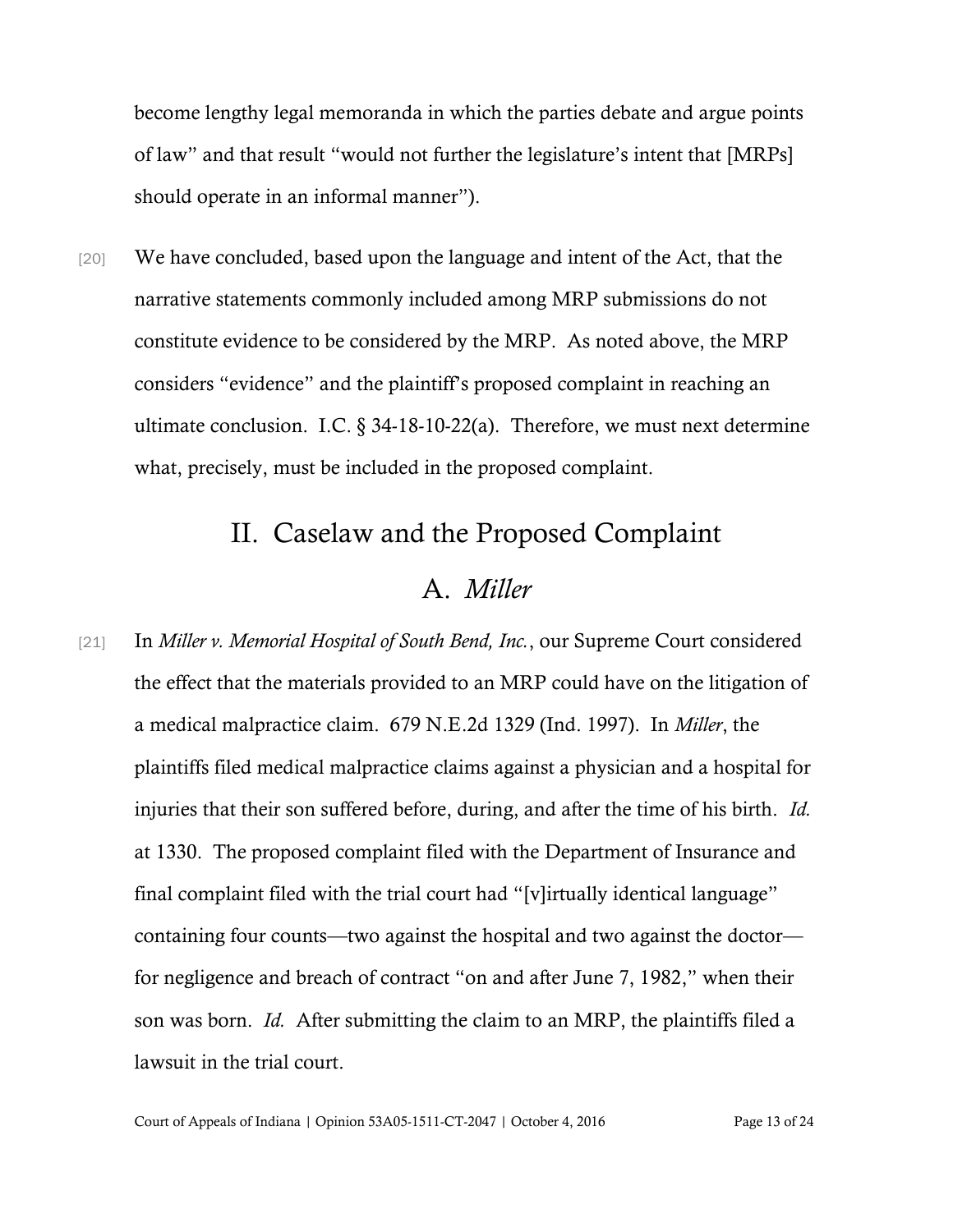- [22] Before the trial occurred, the plaintiffs settled their claims against the doctor and received the maximum recovery authorized by the Act. The hospital then sought summary judgment, alleging that the Act prohibits any recovery beyond the statutory maximum for any one injury and that the injuries sustained by the infant as a result of the actions of the doctor and/or hospital are identical. *Id.* at 1331. In response, the plaintiffs asserted that they were seeking recovery for two different sets of injuries: the claims against the hospital were based on the infant's postnatal injuries, whereas the claims against the doctor were based on the infant's prenatal injuries. The hospital argued that because the plaintiffs had never raised the distinction between prenatal and postnatal injuries in their proposed complaint or their submission to the MRP, they were prohibited from making the argument to the trial court. *Id.* The trial court granted the hospital's summary judgment motion, finding that the plaintiffs were barred from alleging separate injuries to the trial court.
- [23] In considering the parties' arguments, our Supreme Court focused on the principles of notice pleading. Indiana Trial Rule 8(A) requires only "(1) a short and plain statement of the claim showing that the pleader is entitled to relief, and (2) a demand for relief to which the pleader deems entitled. . . ." More specifically, "[o]ur notice pleading rules do not require that the complaint state all the elements of a cause of action." *Miller*, 679 N.E.2d at 1332. Instead, a plaintiff need only plead the operative facts involved in the litigation. *Id.*
- Court of Appeals of Indiana | Opinion 53A05-1511-CT-2047 | October 4, 2016 Page 14 of 24 [24] Our Supreme Court then held, in accordance with the principles of notice pleading, that the plaintiffs' complaint was sufficient to present claims for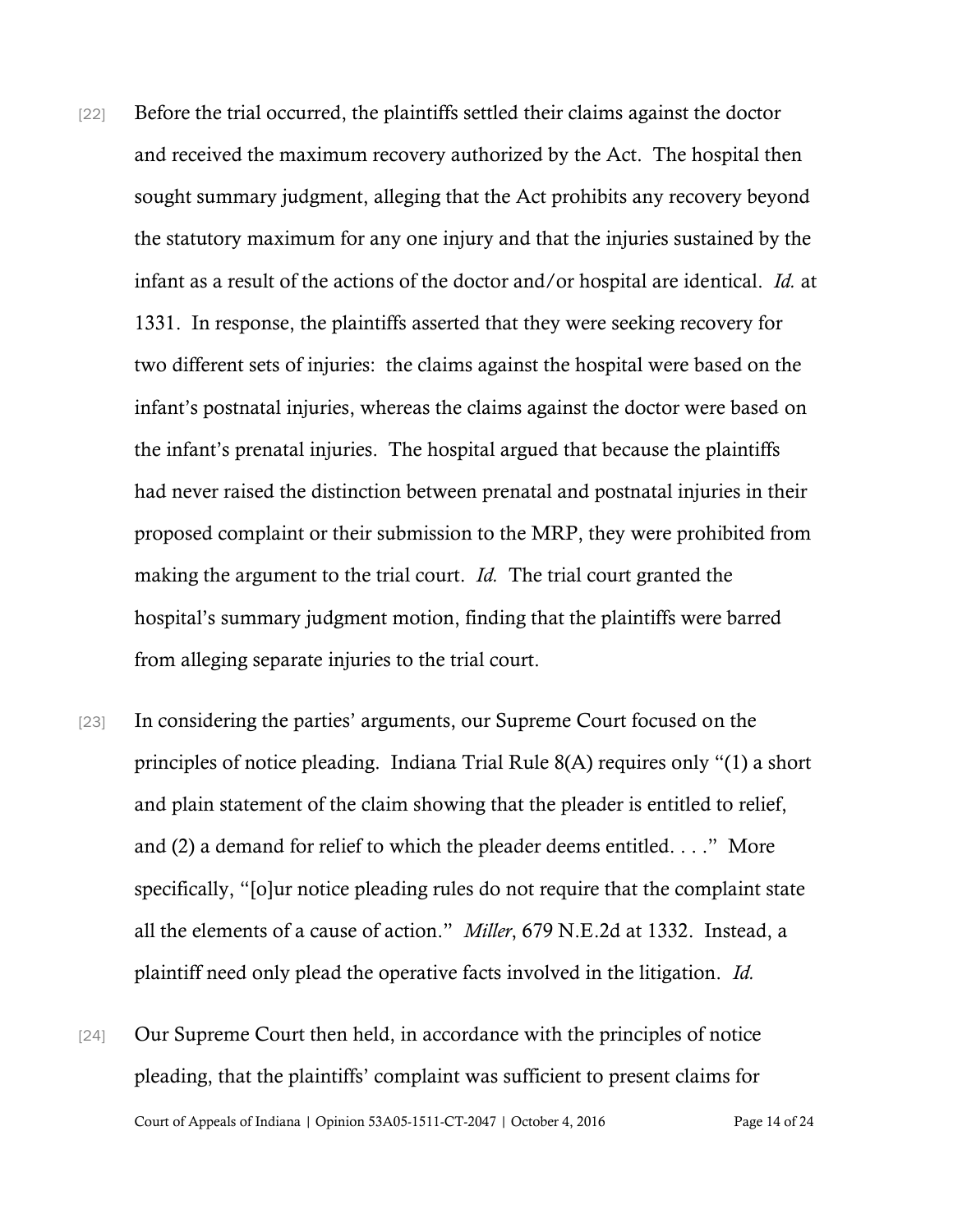separate acts of malpractice by the doctor and by the hospital. With respect to the material submitted to the MRP, our Supreme Court disagreed with the hospital's position:

We decline to accept Memorial Hospital's argument that the plaintiffs' action is restricted by the substance of the submissions presented to the medical review panel. Pursuant to the statute, the panel was authorized to review the medical records and other submitted material pertaining to each defendant's treatment of [the infant]. *While a medical malpractice plaintiff must, as a prerequisite to filing suit, present the proposed complaint for review and expert opinion by a medical review panel, there is no requirement for such plaintiff to fully explicate and provide the particulars or legal contentions regarding the claim*.

*Id.* at 1332 (emphasis added) (internal citation omitted). Ultimately, our Supreme Court reversed the summary judgment order and remanded the cause for further proceedings. *Id.*

### B. *K.D.* and Progeny

- [25] In *K.D. v. Chambers*, a panel of this Court considered a similar issue to that presented in *Miller*. 951 N.E.2d 855 (Ind. Ct. App. 2011), *trans. denied*, *disapproved of on other grounds by Spangler v. Bechtel*, 958 N.E.2d 458 (Ind. 2011). In *K.D.*, the plaintiff filed a medical malpractice claim after a nurse administered an intravenous dose of Benadryl to the plaintiff's son that was ten times the dose he should have received.
- Court of Appeals of Indiana | Opinion 53A05-1511-CT-2047 | October 4, 2016 Page 15 of 24 [26] The proposed complaint filed with the Department of Insurance alleged two counts. Count I alleged that two treating physicians "were careless and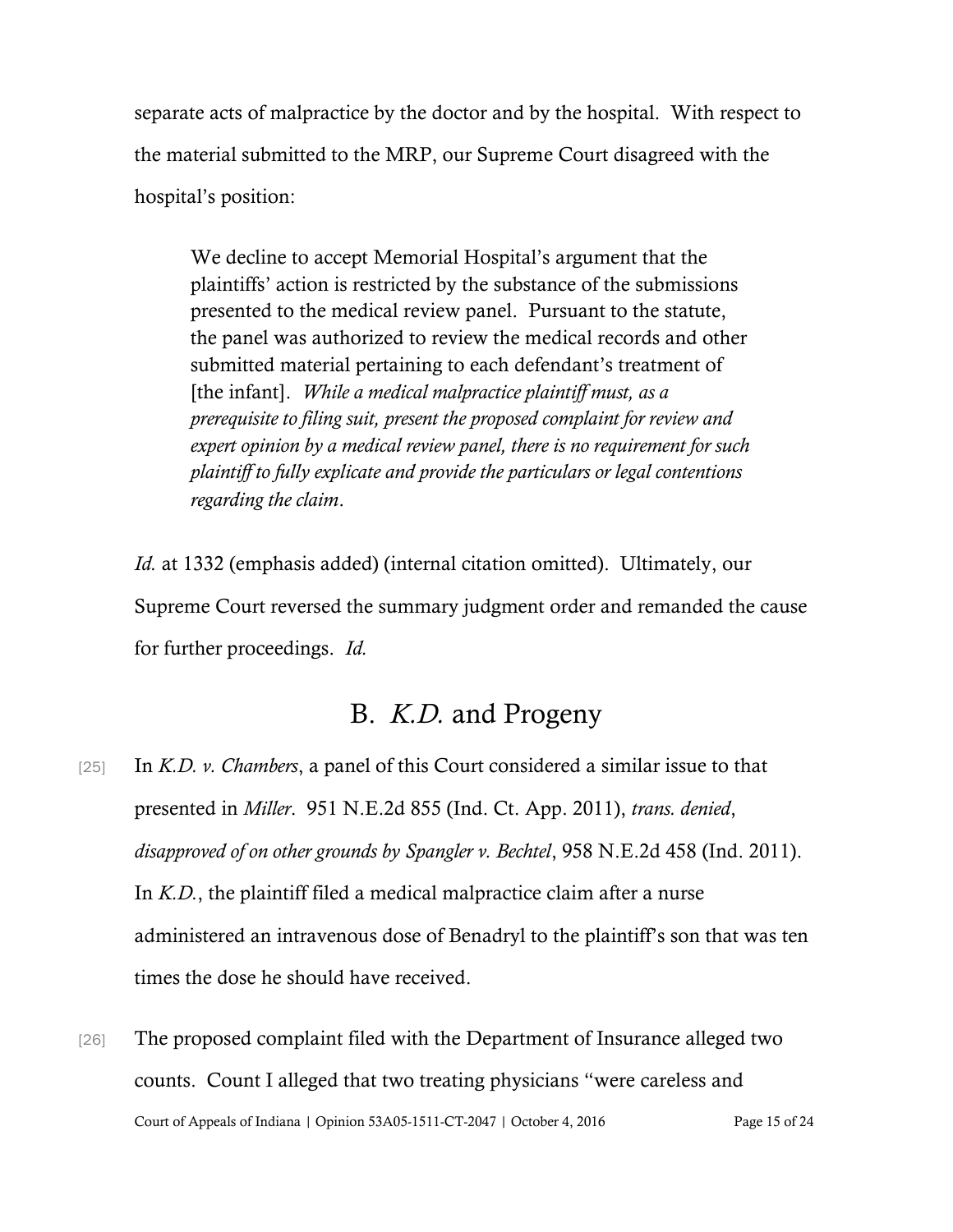negligent" in their care of the child, as the child "suffered a Benadryl overdose" and "various other overdoses" while in their care. *Id.* at 858. Count II alleged that the hospital and its employees, including the nurse, "were careless and negligent" in their care and treatment of the child, as he "suffered from multiple overdoses" administered by the defendants. *Id.*

- [27] The submission tendered to the MRP, which set forth "issues, facts, and evidence," explained that the issues presented were whether the defendants breached the standard of care in one or more of the following ways: "(1) Failed to give the proper dosage of Benadryl as it was ordered. (2) Failed to question or ensure whether the dosage of Benadryl that she gave was an appropriate dosage for a child who weighed 15 kg." *Id.* at 859. The submission referred to the proposed complaint, "but did not specify any overdoses or breaches of the standard of care other than the overdose of Benadryl." *Id.*
- Court of Appeals of Indiana | Opinion 53A05-1511-CT-2047 | October 4, 2016 Page 16 of 24 [28] After receiving the opinion from the MRP, the plaintiff filed a complaint in the trial court that was virtually identical to the proposed complaint. In preparation for trial, the plaintiffs filed a proposed jury instruction outlining three claims of breaches of the standard of care: (1) that the child was given ten times more than the recommended dose of Benadryl; (2) that "the rate at which the Benadryl was pushed was a deviation in the standard of care;" and (3) that "the giving of additional central nervous system depressants in the face of [a] specific order to the contrary was a deviation in the standard of care." *Id.* The defendants objected to the instruction and filed a motion in limine seeking to exclude all references to the latter two claimed breaches of the standard of care,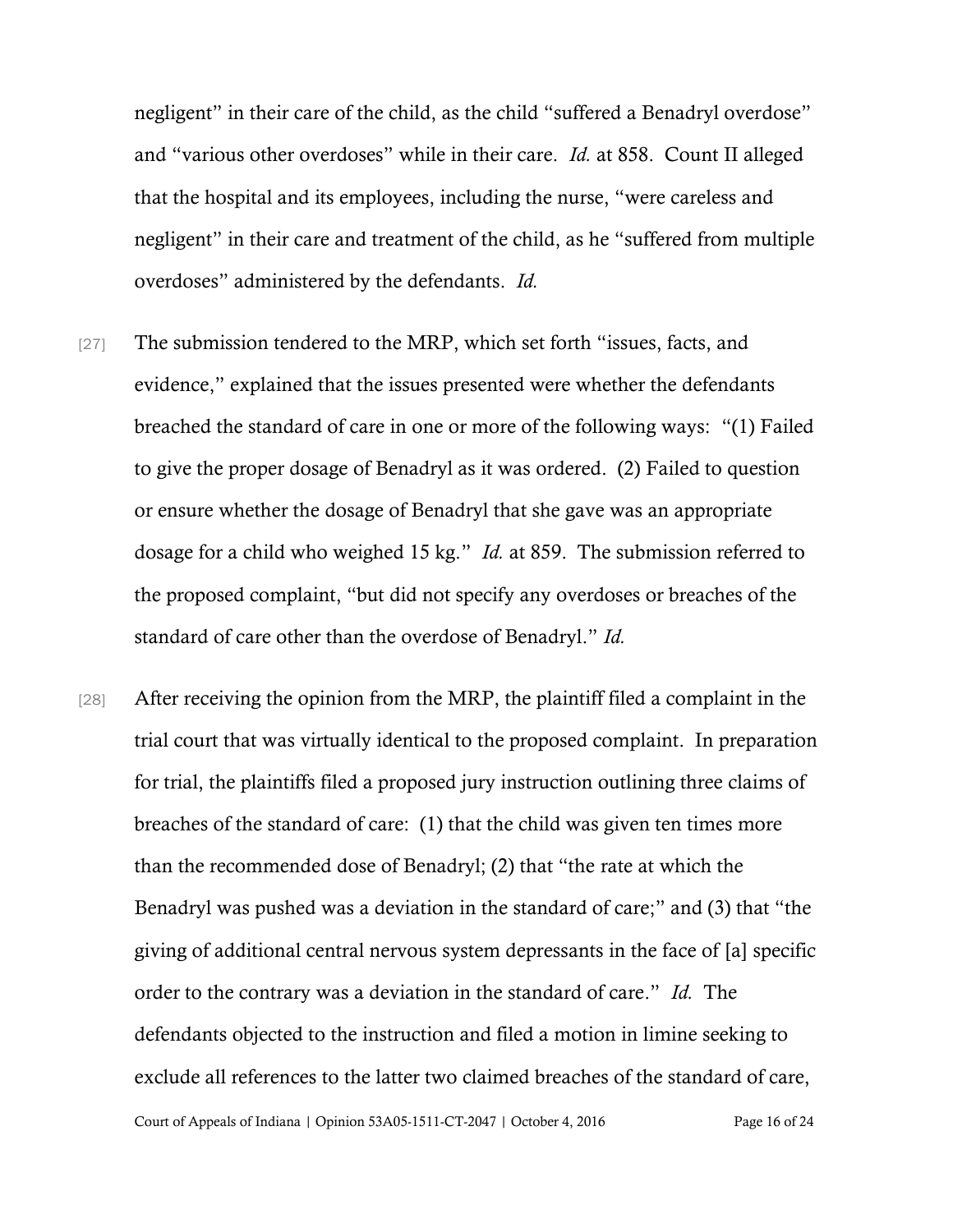arguing that these alleged breaches had not been presented to the MRP. The trial court granted the motion in limine and the plaintiffs brought an interlocutory appeal of the order.<sup>7</sup>

[29] This Court explained the relevant statutory provisions, largely outlined above in this opinion, and then concluded that,

> [a]s the above statutory provisions show, the question of whether defendants breached the standard of care must be presented to the [MRP] and answered based on the evidence submitted to it. *It logically follows that a malpractice plaintiff cannot present one breach of the standard of care to the panel and, after receiving an opinion, proceed to trial and raise claims of additional, separate breaches of the standard of care that were not presented to the panel and addressed in its opinion*.

*Id.* at 864 (emphasis added). The Court acknowledged that the pleaded allegations contained in the proposed complaint were not "per se insufficient," given notice pleading rules, but the "submission to the Review Panel contained no statement or argument and . . . no evidence of any breaches besides the overdose of Benadryl." *Id.*

[30] This Court then turned to *Miller*, finding it distinguishable:

As we are addressing a different issue, namely, Plaintiffs' failure to present all claimed breaches of the standard of care to the Review Panel, we do not interpret the above language so broadly as to allow a plaintiff to argue at trial separate breaches of the

 $<sup>7</sup>$  The plaintiffs also appealed other orders not relevant to the case at hand.</sup>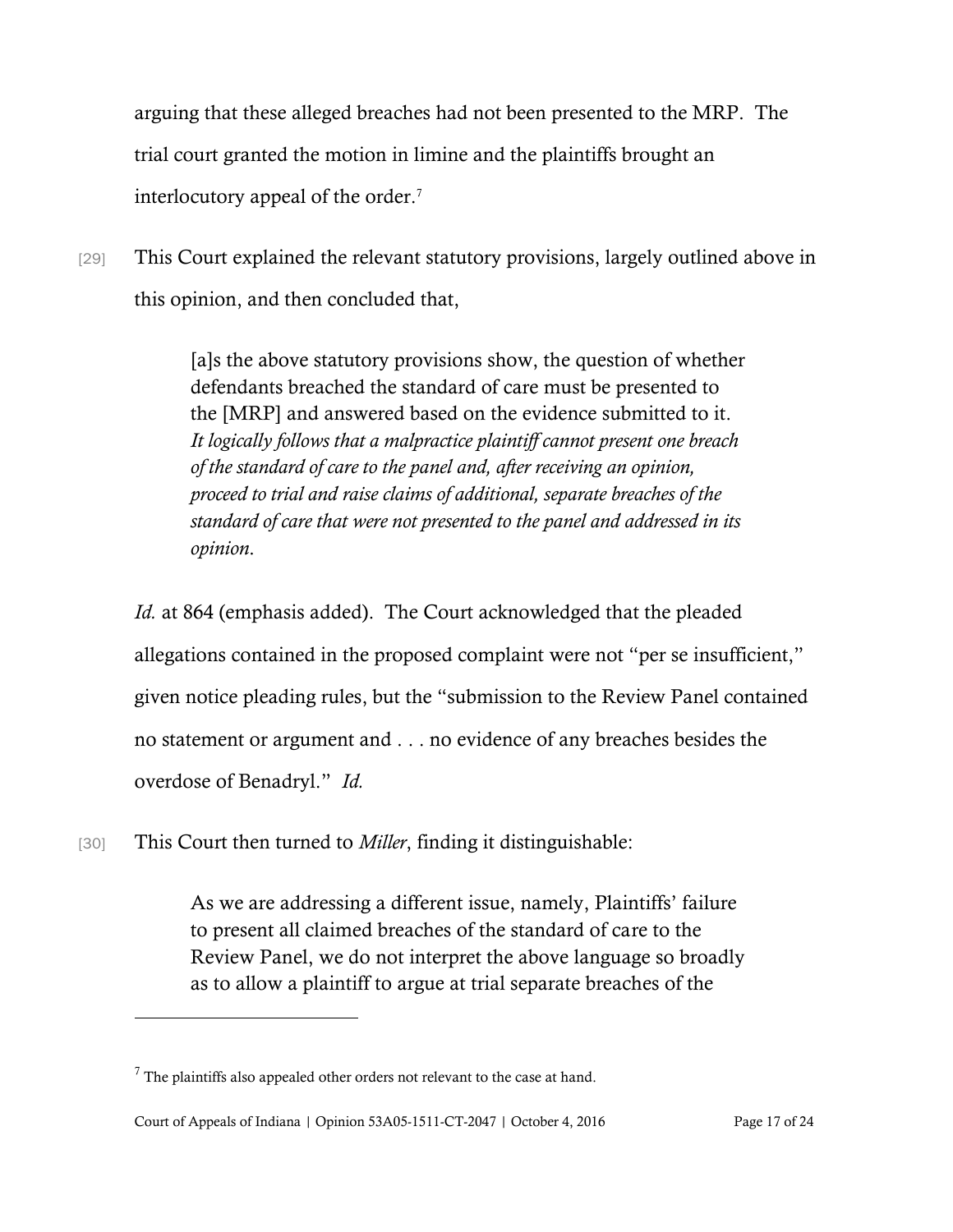standard of care that were not presented in a submission of evidence to the panel. Whereas the number of occurrences of malpractice and allowable recoveries under the MMA has been treated as a question of law, the factual question of whether the standard of care was breached must be initially addressed and answered by the panel.

*Id.* at 865 (internal citations omitted). In the end, the *K.D.* Court found that, "[b]ecause the giving of additional improper doses was not within the scope of Plaintiffs' submission to the Review Panel, they cannot now raise the same as a separate breach, and in this respect we affirm the trial court's ruling to exclude such evidence." *Id.* The Court reached a different result with respect to the claim that the rate at which the Benadryl was administered was a breach, finding that "[t]he failure to give the proper dosage to a child can encompass both the total amount of the drug administered as well as the rate at which the drug is administered." *Id.* Therefore, this Court reversed the trial court's order to the extent that it excluded evidence regarding the rate at which the Benadryl was administered.

[31] Since *K.D.*, which muddied the post-*Miller* waters, this Court has considered similar issues on at least two occasions. In *Whitfield v. Wren*, 14 N.E.3d 792 (Ind. Ct. App. 2014), this Court noted that *K.D.*'s holding "focused on the fact that the only *evidence* which was submitted to the [MRP] for their consideration concerned the Benadryl overdose." *Id.* at 805 (emphasis added). In *Whitfield*, in contrast, all evidence related to breaches being alleged at trial was submitted to the MRP. Because it can be presumed that the MRP considered the evidence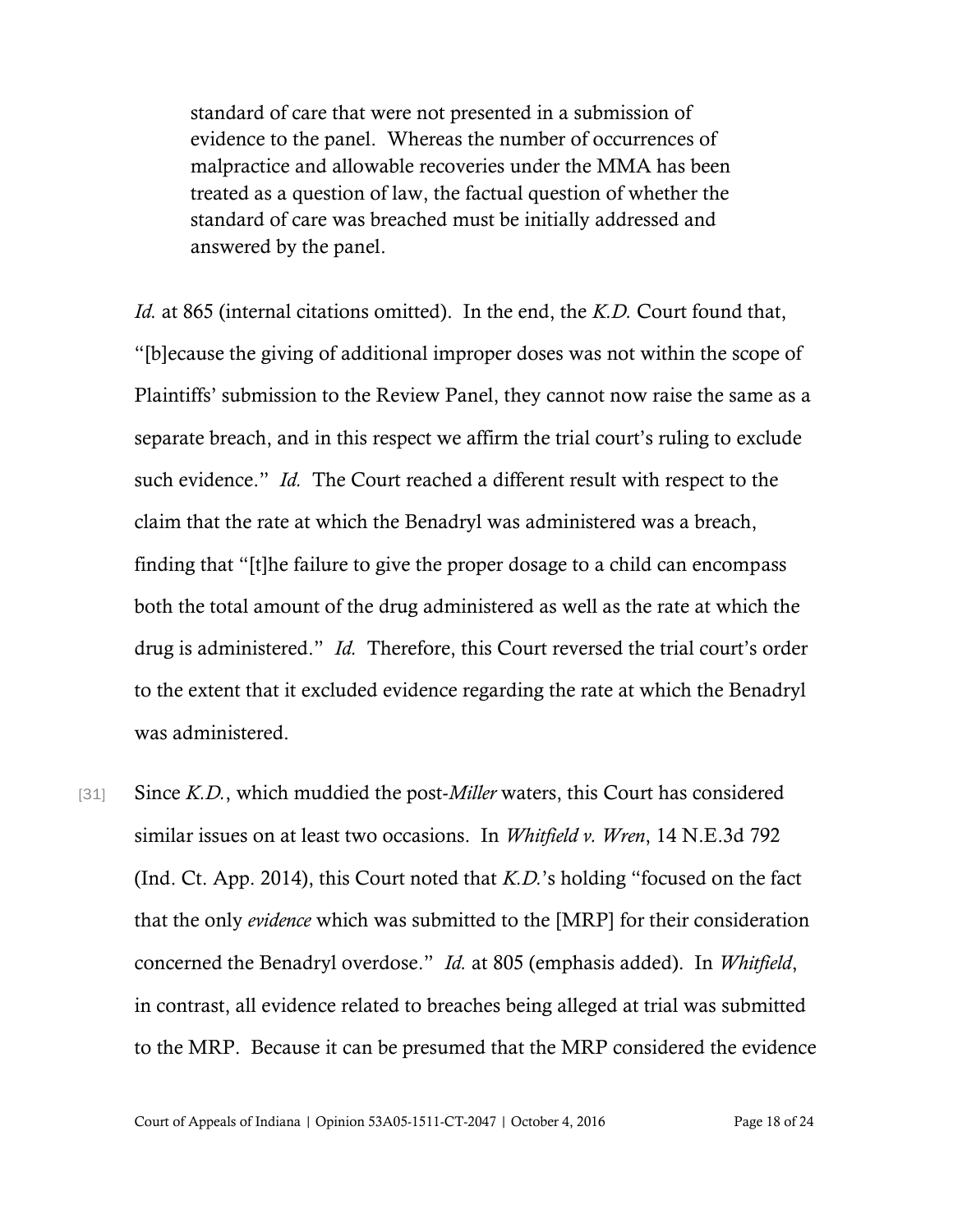and possible breaches, this Court concluded that evidence related to new breaches first presented on summary judgment was properly considered by the trial court.

[32] Finally, in *Ball Memorial Hospital, Inc. v. Fair*, 26 N.E.3d 674 (Ind. Ct. App. 2015), this Court acknowledged the plaintiff's argument that *K.D.* directly conflicts with *Miller*. The Court, however, noted that it did not need to rely on *K.D.* to reach its results and it left "the question of *K.D.*'s validity for another day." *Id.* at 680. The *Ball Memorial* Court ignored *K.D.* and focused on *Miller*, emphasizing *Miller*'s reliance on notice pleading and finding that the language of the complaint at issue was broad enough to put the hospital on notice that the possible negligence of any of its staff was at issue. *Id.* at 682.

### C. Synthesizing the Precedent and the Act

[33] It is challenging, to say the least, to synthesize *K.D.* with these other cases. To find our answer, we believe the best approach is to return to our Supreme Court's last guidance on the issue, found in *Miller*. And *Miller* could not be clearer. That case instructs us to focus on the content of the proposed complaint and analyze whether, under principles of notice pleading, that complaint encompasses theories of negligence raised by the plaintiff after the MRP process has concluded. Our Supreme Court clearly and explicitly held that the plaintiff's action is *not* "restricted by the substance of the submissions presented to the [MRP]." *Miller*, 679 N.E.2d at 1332. Indeed, there is no

Court of Appeals of Indiana | Opinion 53A05-1511-CT-2047 | October 4, 2016 Page 19 of 24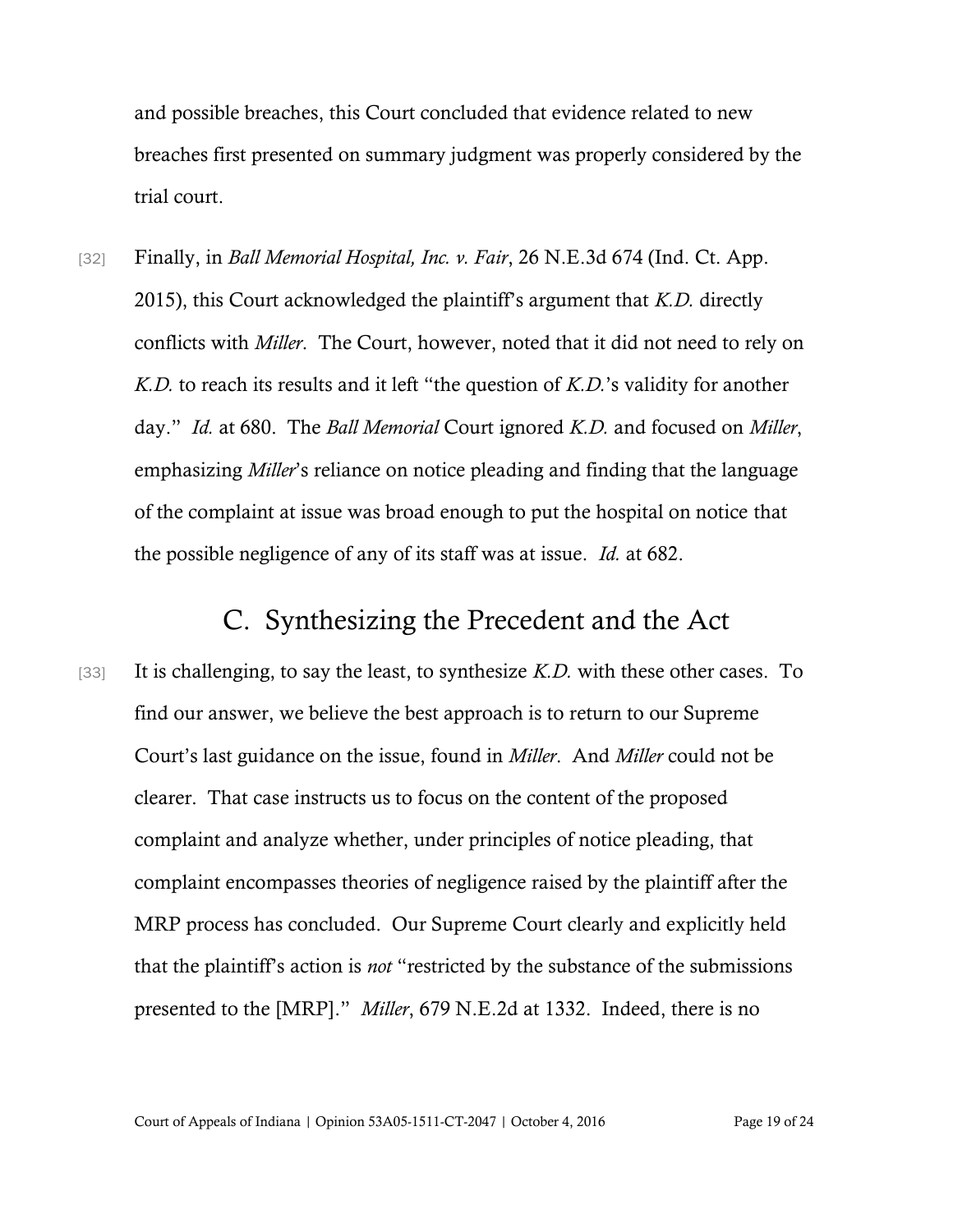requirement whatsoever that a plaintiff "fully explicate and provide the particulars or legal contentions regarding the claim" to the MRP. *Id*.

- [34] We believe that *Miller* and the Act require two things of a medical malpractice plaintiff seeking to raise new breaches of the standard of care after the MRP process has concluded. First, under the rules of notice pleading, the proposed complaint must encompass the theories regarding breach sought to be raised at trial. Second, "evidence," as defined by the Act, related to the theories must have been submitted to the MRP. If the plaintiff has complied with both of these requirements, then evidence related to the new theories of negligence may be admitted during litigation following the MRP process.<sup>8</sup> To the extent that *K.D.* has been read to require a narrative statement be submitted to the MRP, to bind parties to the content of those narrative statements, or to depart from *Miller* or the plain language of the Act, we believe that it was wrongly decided and/or has been misread.
- [35] To depart from these basic guidelines would be to defeat the purposes of the MRP process. It is intended to be informal and limited; it is also intended to

 $8$  At oral argument, a member of this panel raised a concern to the attorneys about the possibility of plaintiffs' attorneys "gaming the system" by intentionally hiding the proverbial football during the MRP process and then ambushing the defendant with new theories at trial. Counsel for the appellees explained that there would be no such incentive because plaintiffs have every incentive to succeed during the MRP process and receive an MRP opinion that would aid them during litigation; therefore, there would be no reason to "hide the ball." We would like to laud counsel for the appellants, who had the opportunity to speak negatively about plaintiffs' lawyers but declined to do so. Instead, he stated that in his twenty-five years of being a medical malpractice attorney, he has never known of a plaintiffs' lawyer who would intentionally game the system in that way. We thank Mr. O'Neill for this moment of professionalism and candor, and hope that attorneys throughout this State will follow his excellent example.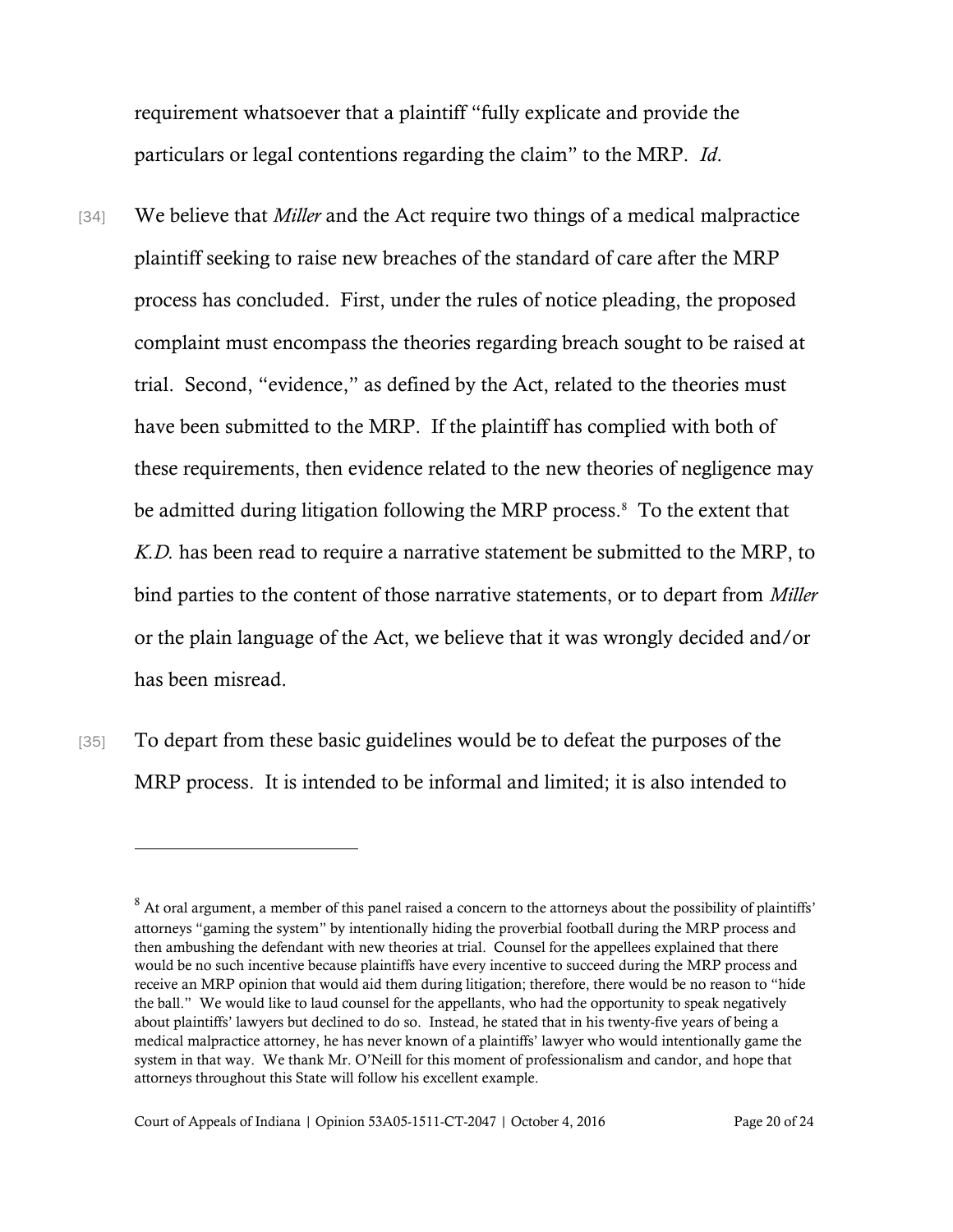place little to no risk on the participants. If plaintiffs were required to present each and every possible theory of negligence to the MRP, and were bound by those allegations, then plaintiffs would be required to conduct full and complete discovery long before the litigation even began. This would create barriers of expense and time that would be insurmountable for most, if not all, potential plaintiffs, and the cost of the process would also be borne by the defendants. We do not believe that our Legislature intended such a result in creating the MRP process.

## III. Applying the Act and Caselaw

- [36] Having outlined the requirements under these circumstances, we must determine whether, in this case, those requirements were met. Turning first to Turner's proposed complaint, we note that it contains the following allegations:
	- 1. The Plaintiff, Bill Turner, is the surviving spouse of Rowena Turner who died on June 20, 2008.
	- 2. Bill Turner and Rowena Turner were married on July 17, 1966 and remained husband and wife until Rowena Turner's death on June 20, 2008.
	- 3. The Defendant, Charles McKeen, M.D., provided the Plaintiff's Decedent, Rowena Turner, with medical and surgical treatment from May 23, 2008 through her death on June 20, 2008.
	- 4. Said medical and surgical treatment was negligent and below the appropriate standard of care.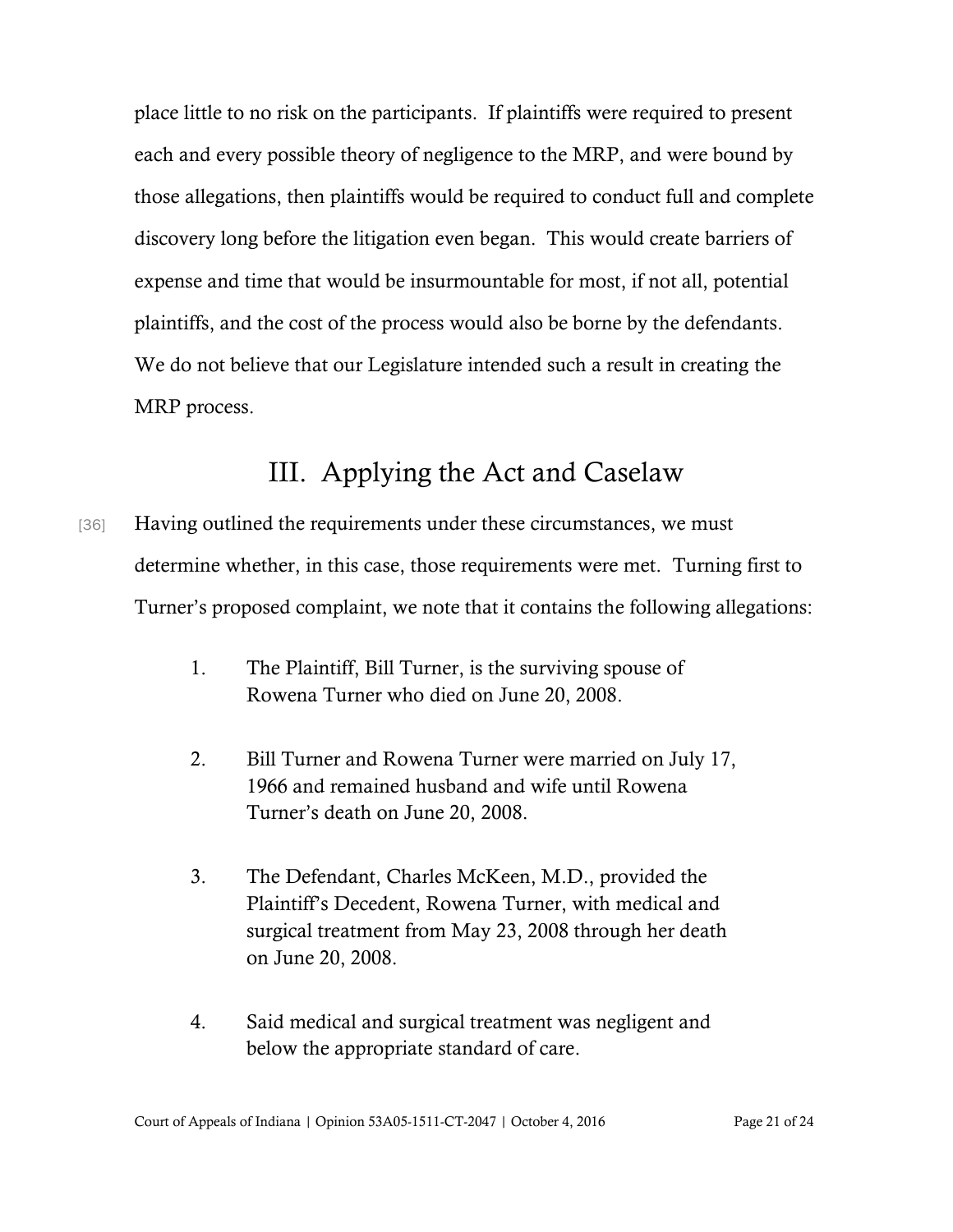- 5. As a direct proximate result of the negligent substandard medical and surgical care rendered to the Plaintiff's Decedent, Rowena Turner, by the Defendant, Charles McKeen, M.D., Rowena Turner died on June 20, 2008.
- 6. As a direct and proximate result of the Defendant's negligence as described above the Plaintiff, Bill Turner, has lost the care, love, affection and companionship of his wife, Rowena Turner, and has suffered great emotional distress, pain and suffering.
- 7. Medical, funeral and burial expenses were incurred for Rowena Turner as a direct and proximate result of the Defendant's negligence.

Appellee's App. p. 1-2. Therefore, the proposed complaint encompasses the dates of both the first hospital stay, which began on May 23, 2008, and the second hospital stay, which ended with Rowena's death on June 20, 2008. The proposed complaint also alleges that both the "medical and surgical treatment" provided by Dr. McKeen was negligent and below the standard of care. *Id.* In other words, under our broad principles of notice pleading, the allegations in the proposed complaint readily encompass Turner's theory regarding the anticoagulation medication prescribed to Rowena during and after the first hospital stay.

[37] Next, we must consider the evidence presented to the MRP. It is undisputed that Turner provided the MRP with Rowena's full medical records related to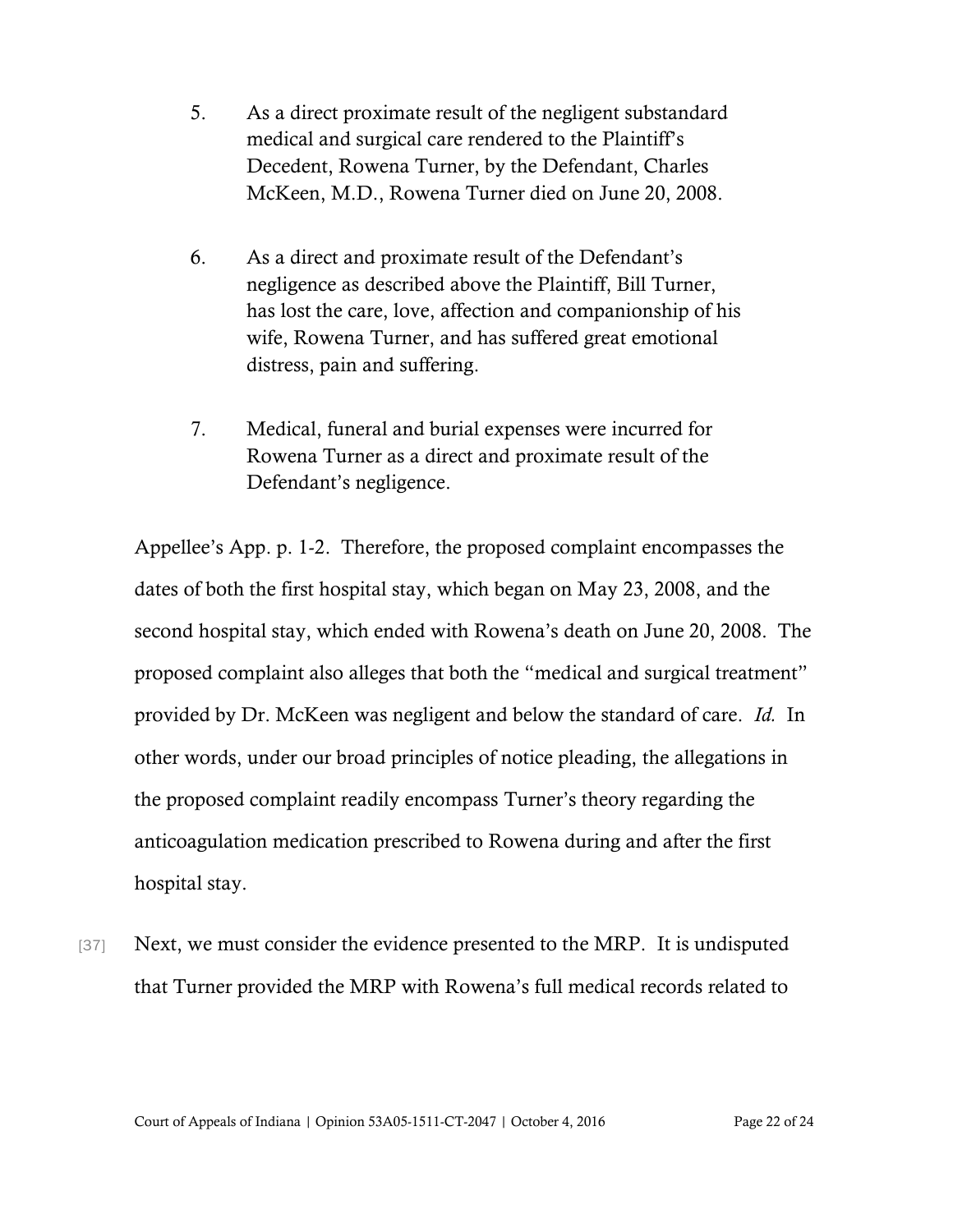both the first and second hospital stays.<sup>9</sup> Therefore, evidence relating to the anticoagulation medication was before the MRP.

[38] In this case, Turner's proposed complaint encompassed the allegations related to the anticoagulation medication prescribed during and after the first hospital stay. And evidence related to those allegations was before the MRP. Consequently, the trial court properly denied Dr. McKeen's motion to strike evidence related to those allegations.

### Conclusion

[39] The Act requires that the MRP consider two things in reaching its conclusion on a claim of medical malpractice: (1) the proposed complaint; and (2) the evidence submitted by the plaintiff. Our Supreme Court has held that so long as, under principles of notice pleading, the proposed complaint encompasses specific allegations regarding the defendant's alleged malpractice that were not explicitly raised to the MRP, those allegations may be raised for the first time during subsequent litigation. In other words, the plaintiff's narrative at trial need not be identical to his MRP narrative so long as evidence relating to his theories of malpractice was before the panel.

<sup>9</sup> Dr. McKeen notes that, when deposing the members of the MRP, Turner did not question the physicians regarding the first hospital stay or the anticoagulation medication, arguing that the failure to do so should prohibit Turner from raising the issues at a later date. We agree with the ITLA, however, that we are "unaware of any authority for the proposition that a plaintiff's allegations at trial can be limited by what plaintiff's counsel chooses to ask—or not ask—witnesses at a discovery deposition, and Dr. McKeen has cited no such authority." ITLA Am. Br. p. 9 n.5. We do not find this to be a relevant consideration.